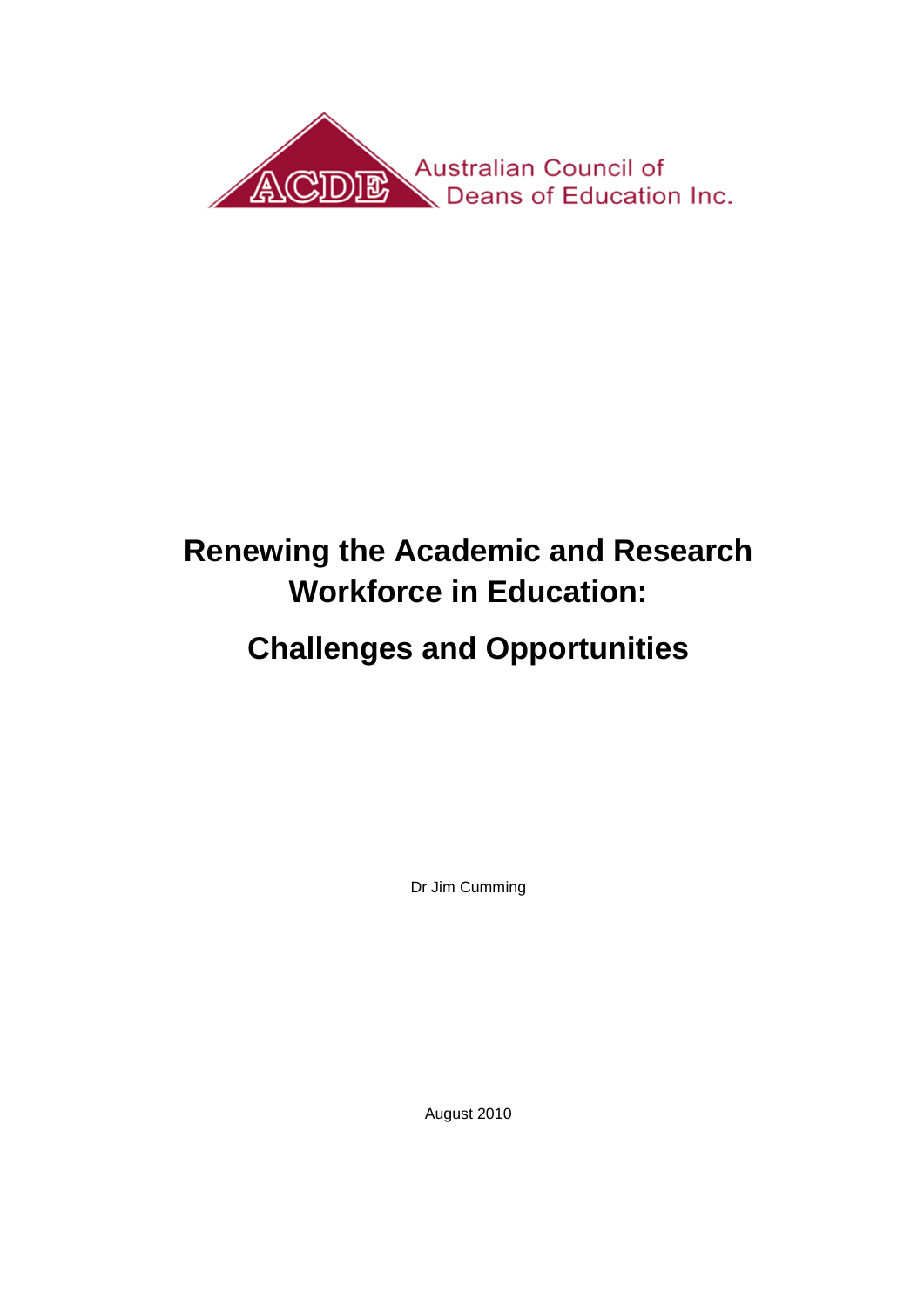# **Renewing the Academic and Research Workforce in Education: Challenges and Opportunities**

#### **Abstract**

*Although there is increasing recognition that Australia's research and academic workforce in general requires renewal and expansion, the Australian Council of Deans of Education (ACDE) believes that the challenges confronting Education academics are significantly greater than for other sectors. Not only is the Education sector older and lacking a followup replacement leadership cohort, but current government policies of student participation and social inclusion will almost certainly result in demand outstripping supply—at least in the short term. At the same time there is an even greater need for Education faculties to engage in long-term cumulative research on major issues that will provide the evidence for improved policies and practices across early childhood, primary, secondary and tertiary education sectors. The changes required to enable this approach to educational research in Faculties of Education are substantial, and the barriers to doing so are not inconsequential. Relative to other academic disciplines and established professions, the Education workforce is in a more perilous condition requiring immediate and sustained action. ACDE also believes, however, that there has never been a more opportune moment to initiate genuine reform with a view to transforming training and related practices in Education. Consequently, the Council is keen to work cooperatively with other stakeholders to explore the prospects for generational change—especially in the area of teacher education. While a selection of possible strategies for reform is advanced in this paper, ACDE's view is that the first step must be to generate consensus on the specific nature and extent of the problems facing the Education sector.*

### **Introduction**

Education is the key to a nation"s economic and social development. In knowledge-based economies and societies effective learning is central not only to increased productivity, but also to effective participation and engagement. A high quality education system therefore, constitutes the essential foundation upon which individuals and groups can build their capacity for innovation and improvement. Hence, a nation"s educators—along with others who provide the necessary support for learners—are precious human resources. Without highly expert teachers, instructors and coaches, learners are unlikely to achieve significant goals or maximise potential. Consequently, those with responsibility for the training and development of educators constitute the linchpin upon which national productivity and social justice depend.

Similarly, if the nation is to continually improve its performance in relation to educational, economic and social outcomes, then the evidence base for effective policy and practice needs to be robust, as well as rigorous. Unlike other sectors in Australia that engage in research, university faculties of Education currently undertake the bulk of this work that is typically funded directly or indirectly by governments.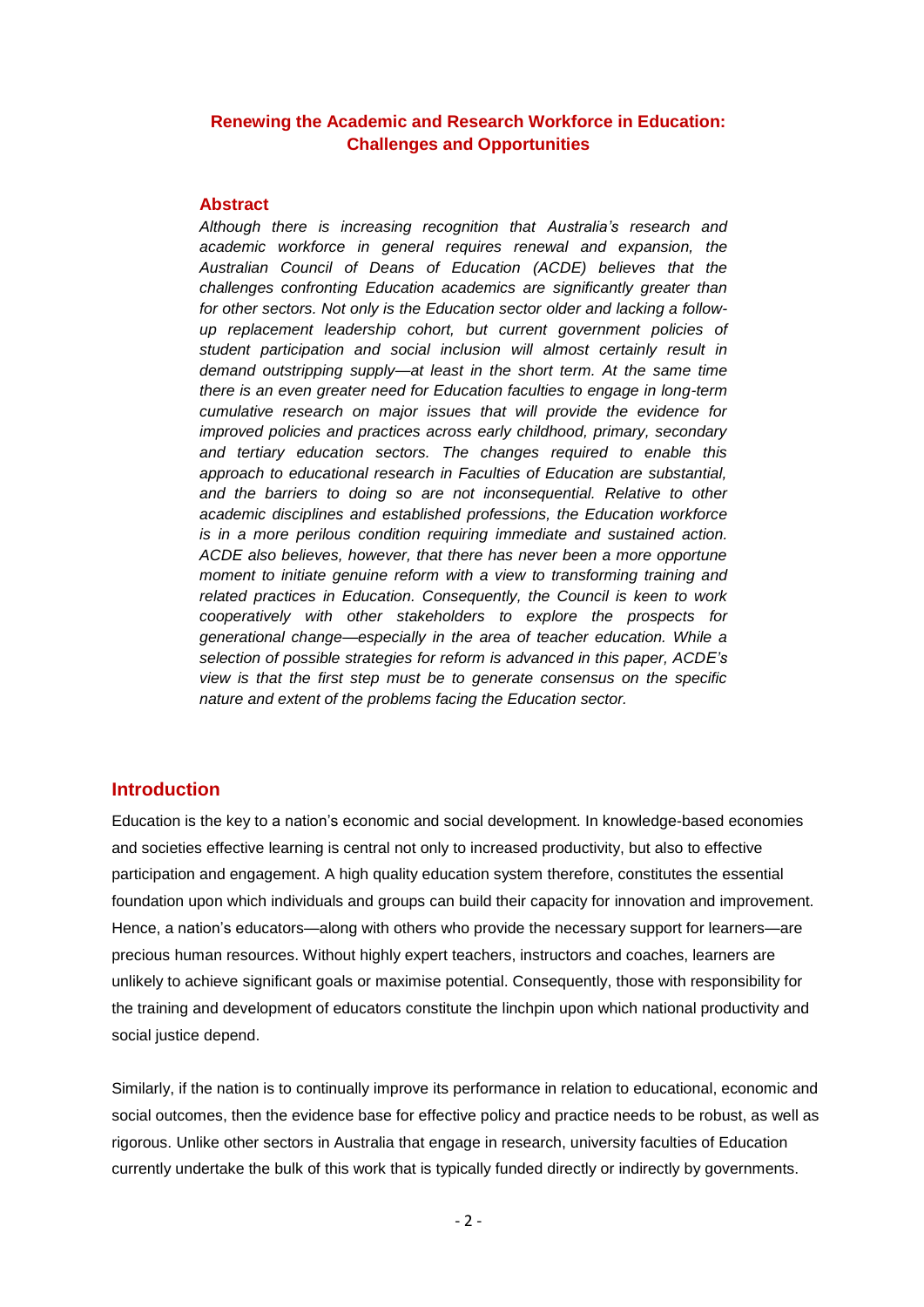There is also a lack of an established culture of large-scale, systematic and cumulative research in Education that stands in stark contrast to other sectors. Given the size and importance of the Education sector, there is an urgent need for genuine rethinking with regard not only to the focus, funding and conduct of research, but also to the training and development of its researchers and academics.

The purpose of this paper, therefore, is to increase awareness of the precarious state of Australia"s Education research and academic workforce, and to stimulate informed debate around the possibilities for renewal, expansion and overall strengthening. The paper also seeks to complement, as well as contribute to current and emerging discussions involving the Prime Minister"s Department and eminent scientists on the issue of learning. These discussions include topics such as 'the science of learning', "lifelong learning", "learning environments" and "learning in the future" (PMSEIC, 2009). Structured in three parts—workforce issues, workforce characteristics, and workforce strategies—this paper aims to clearly articulate the nature and extent of current problems facing the Education sector as well as to initiate discussion on how these problems might be addressed. ACDE believes that prior to generating consensus around solutions, however, it is important to reach agreement among key stakeholders regarding the specific nature of the issues and challenges confronting the profession.

For some time ACDE has been voicing concerns about looming staff shortages and related matters to do with the training and support of Education academics and researchers. Building on its previous research therefore, the Council"s current objective is to provide an evidence-based account of contemporary workforce issues and challenges. To that end, data from a range of sources have been compiled with a view to comparing and contrasting Education with four other fields, namely, Health; Management and Commerce; Natural and Physical Sciences; and Society and Culture. The inclusion of the two largest academic disciplines and two professional fields—one of which has a similarly sized cohort of doctoral by research candidates $1$ —is seen as a useful strategy for highlighting the plight of the Education sector. It needs to be emphasised that Education is one of the largest professional fields and differs from traditional academic fields in that it is formally related to and governed by employment with a registered profession (Evans & Macauley, 2010). As these authors argue, however, "the distinction between professional and academic disciplines is far from pure and mutually exclusive" (p. 2).

It should be acknowledged at this point that a number of difficulties exist in relation to the availability, validity and reliability of Education data, not the least of which is a degree of variation regarding the classification and aggregation of staff and student information. For example, the amalgamation of many Education faculties into much larger academic organisational units can result in the (re)classification of academics and researchers into fields other than Education. Similarly, doctoral candidates who are simultaneously employed as educators may be classified as a student of a related discipline (e.g. Sociology), or in the subject or discipline in which they lecture or teach (e.g. Mathematics).

 $\overline{\phantom{a}}$ 

 $^1$  In 2008, the equivalent full-time student load (EFTSL) for doctoral by research candidates in Education was 3,445 and for Management and Commerce 3,494.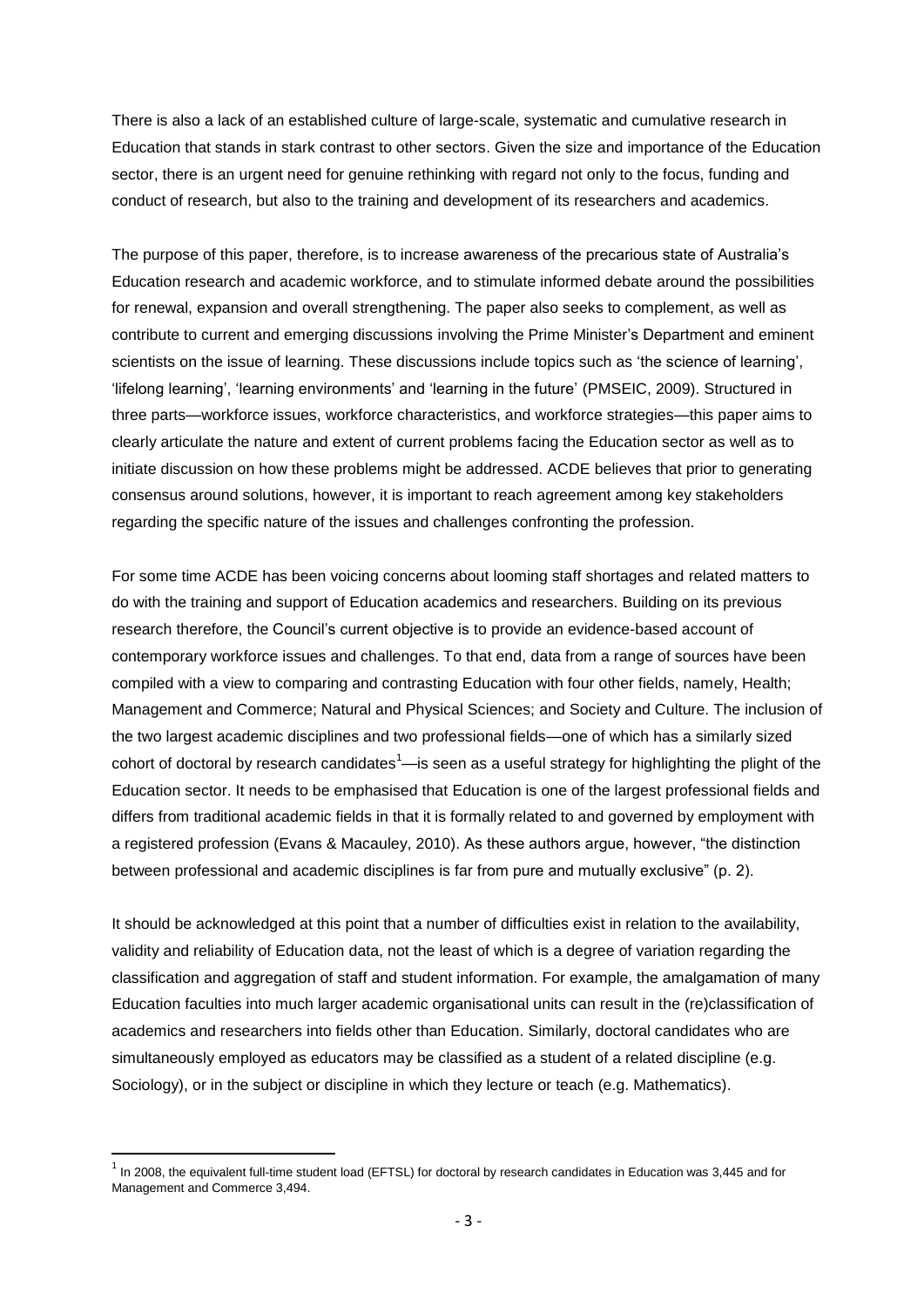# **1. WORKFORCE ISSUES**

#### *1.1 Limited engagement in, and support for Educational research*

In Australia the conduct of advanced research in the field of Education is on a relatively small scale, limited in scope and confined to universities. A major review conducted in the late 1990s found that research is one activity in a wide field of educational endeavour that "accounts for less than one per cent of the total personnel resources devoted to education and training in Australia. Of these resources, university-based research accounts for about 90 per cent" (DETYA, 2000, p.5). In other words, advanced research is conducted overwhelmingly by academics, researchers and postgraduate students based in Education faculties. Despite such a "thin spread of research" this report confirmed the interdependence of university teaching and research, observing that "there is a subtle, complex and productive relationship between researchers and educators developed through a wide range of communication processes, both formal and informal …" (ibid, p. 13). The report also recorded a number of positive features and future possibilities regarding the impact of Educational research select aspects of which are incorporated in the Workforce Strategies section of this paper.

#### *1.2 Lack of a systematic and coherent research agenda in Education*

While research in Education addresses a range of topics and is informed by multiple disciplines and theories, it can be difficult to identify a research agenda in which national priorities and objectives are clearly articulated. This contrasts with other fields of research (e.g. laboratory sciences) where there is an established culture of sustained and cumulative research involving public and private institutions and agencies in the implementation of large-scale programs. In fields like Earth Sciences, Health Sciences and Environmental Science, for example, Cooperative Research Centres and other mechanisms have been established to promote greater interaction between experts in academia, industry and the professions on issues of national significance, as well as to foster innovation and creativity. In Education, however, it is difficult to identify an established tradition of concentrated and cooperative endeavour in research over time given that government is the main industry player at various levels—funding directly or indirectly most of the research in the early years, school and higher education sectors. ACDE believes that researchers in education need to further engage in a set of major/critical issues (e.g. lifelong learning and capability development), that not only reflect contemporary priorities (e.g. Indigenous education, increased knowledge, skills and understandings that will facilitate more dynamic participation in global economies) but also promote continuous individual and social development.

#### *1.3 Baby-boomer bubble about to burst*

Concurrent with the increased demand for researchers and academics in the field of Education is an ageing workforce on the brink of retirement. Highlighting the predicament of Education in relation to other fields, Hugo has argued that "we do know the education discipline is a very old

- 4 -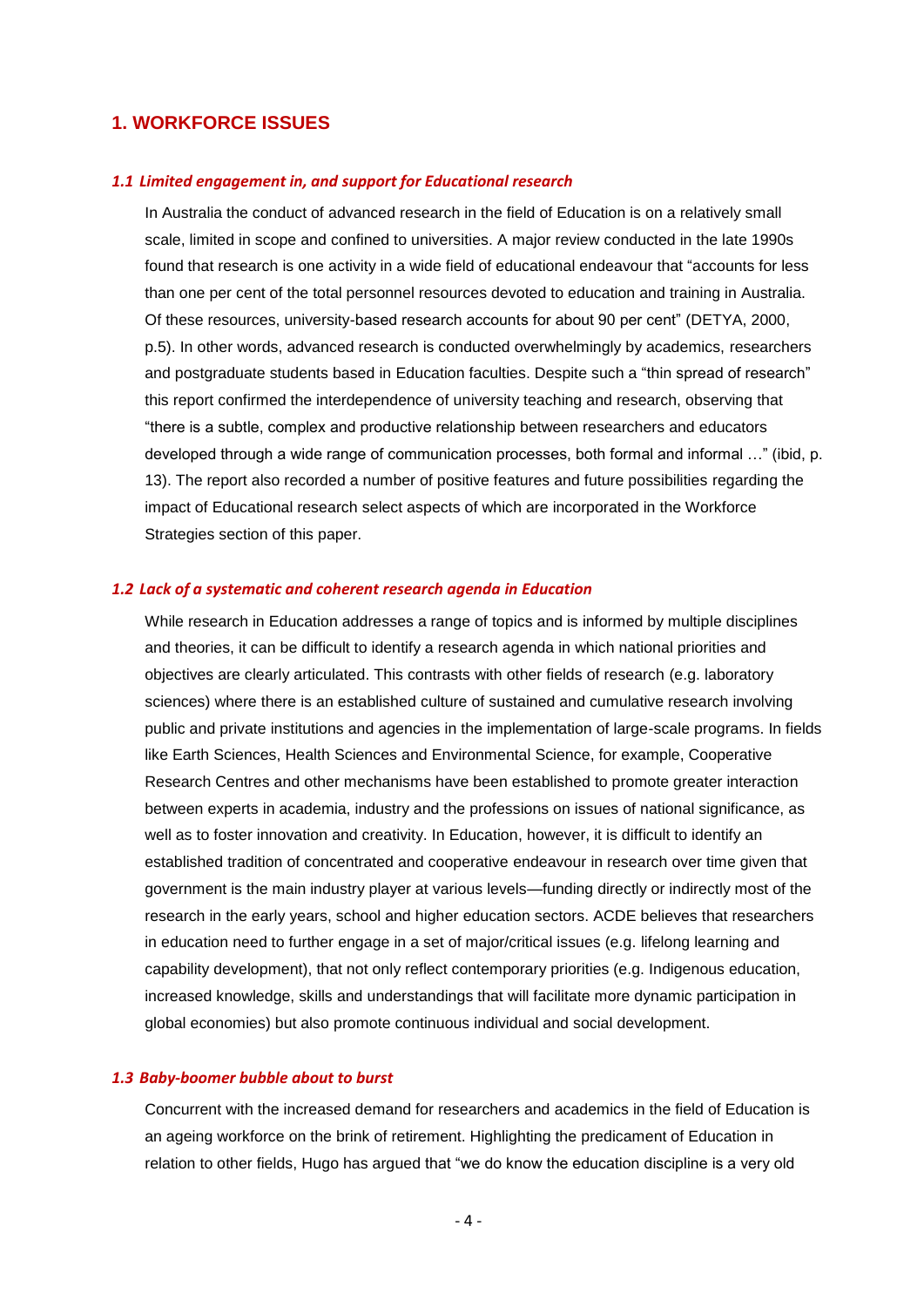teaching faculty and yet we know that there is a shortage of teachers, so the demand there is considerable" (Hannaford, 2010). More importantly, however, Hugo has also observed that "there has been an attitude that the market will take care of it [staff shortages], but we know that's not necessarily happening." (ibid). In their recent stocktake of the ageing academic workforce, Hugo and Morriss (2010) propose that further work be conducted in three professional areas [namely, Education, Nursing and Mining Engineering] "to identify the current academic workforce involved in the training of professionals, to map the age-sex composition of that workforce and the supply structure for academic staff who train practitioners" (p. 85). Contemporary approaches to the recruitment and training of Education researchers/academics are creating significant challenges for universities. One is the capacity to renew an Education workforce in a timely and effective manner. Another is to meet new targets established by the national government in relation to increased rates of student participation and social inclusion. There is also an expectation that Education faculties and schools will continue to conduct high quality programs of research while simultaneously maintaining rigorous and creative approaches to the teaching of trainees in increasingly complex national and global contexts. In other words, Education researchers and academics are being expected to become more productive in research activities and also in producing more graduates with a sophisticated mix of knowledge, skills and capabilities.

### *1.4 Lack of younger cohorts engaged in research training*

Given the "top-heavy" nature of the current workforce there is an urgent need to attract new and younger recruits—i.e. in their late 20s and early 30s. There is also the problem of persistent shortages of personnel in specialist areas such as Indigenous education and students with disabilities, as well as various fields of study (e.g. mathematics, science, physical education). New Higher Degree by Research (HDR) graduates from within and beyond Education are required not only to replace an ageing population, but also to foster a process of renewal by bringing new perspectives and approaches to the research enterprise. At present, much of the research training undertaken in Education can be described as "on-the job", or a form of continuous professional development. While there are major benefits (e.g. the training is contextualised, practical and upto-date), there are also significant disadvantages (e.g. it can be stressful for all involved given competing priorities and needs, as well as potentially inward-looking). Hence, ACDE believes that a balance of younger and older researchers and academics—from a range of related backgrounds and experiences—is required to meet the demands and challenges of global economies and knowledge-based societies.

### *1.5 Lack of incentives to join the research and academic workforce*

The attractiveness of a research/academic career in Education has declined markedly in recent years through a range of factors—especially for graduates and postdoctoral fellows. At the same time, however, there is a major disincentive for practising teachers in mid-late career who are considering a move to the research and academic workforce. A differential remuneration rate is in operation with the result that most experienced teachers would be required to accept a substantial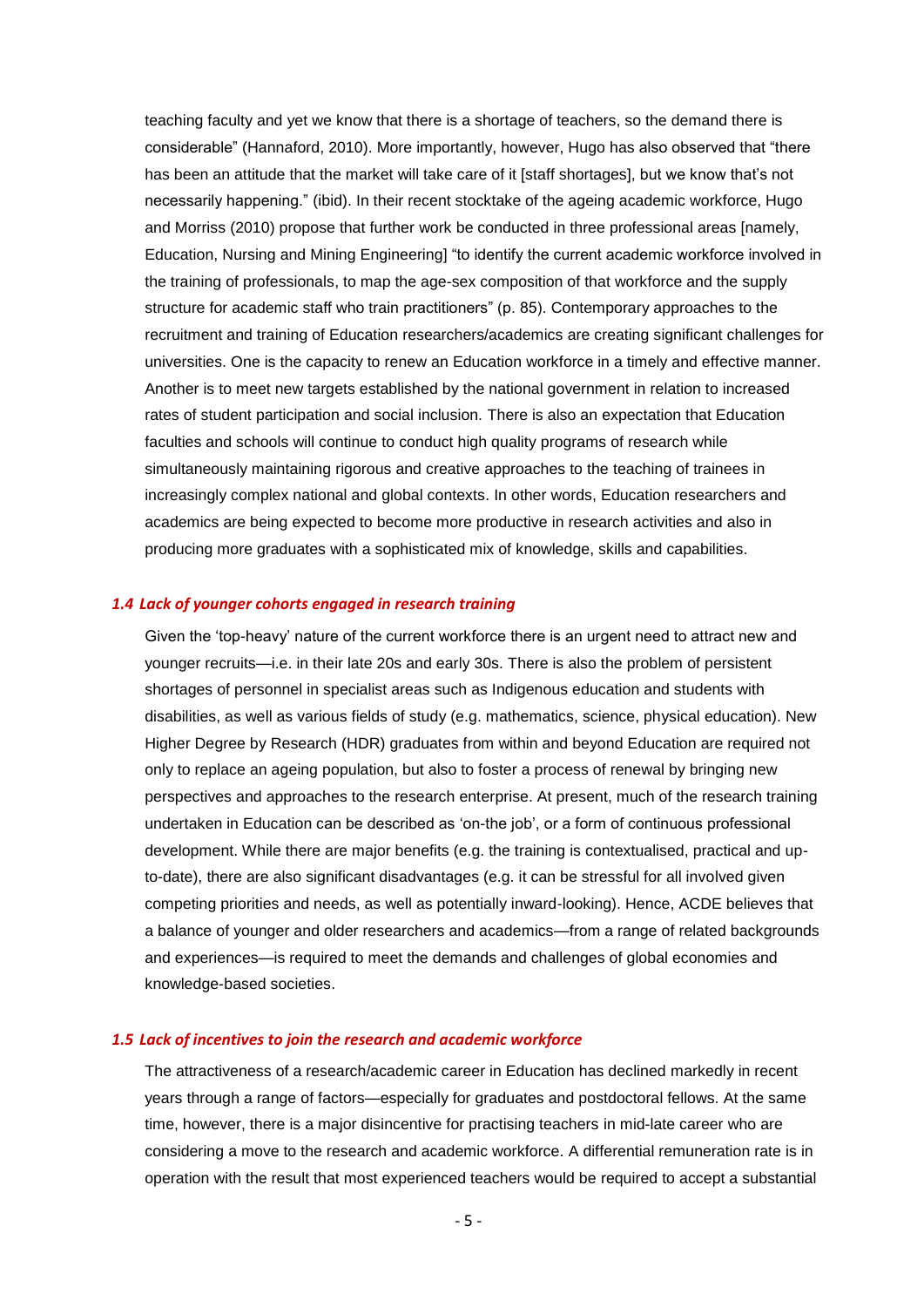decrease in salary on transferring to academia. For example, an accomplished teacher could be expected to lose \$10-20,000 pa to become a Level A lecturer<sup>2</sup>. In some cases there are additional issues associated with the maintenance or accrual of personal benefits in the form of superannuation and long service leave, along with seniority and status achieved in a school-based context.

# *1.6 Significant developments*

**.** 

In addition to the aforementioned issues, a number of significant developments are occurring at the national level with the potential to impact significantly on the policy, funding and professional practice of the research and academic workforce in Education.

1.6.1 The report *Australian Workforce Futures* (Skills Australia, 2010) has identified the need to position the tertiary education sector to ensure that it has the capacity to deliver skills for the new economy. To that end, it has recommended an investment of \$40 million per annum over the next six years to develop and implement a workforce development strategy for the tertiary sector (p. 65).

1.6.2 Universities Australia and Professions Australia are currently engaged in a joint study led by Professor Graeme Hugo that is exploring various dimensions associated with the issue of teaching workforce renewal in relation to the capabilities of universities to train/graduate the number of new professionals needed given demographic changes in Australian professions. This study is building on the outcomes of a BHERT Round Table workshop on the Academic Workforce in Higher Education conducted in November, 2009.

1.6.3 A proposal to develop a Research Workforce Strategy was announced in *Powering Ideas* (DIISR, 2009), with that department currently responsible for "anchoring its preparation". The Strategy"s key objectives are to develop a strong and productive research workforce and to underpin the government"s reform agendas for innovation and higher education. A reference group has been established (17) with three subgroups (employer demand, research training experience and research career pathways), Work on the Strategy is expected to be completed "in the second half of 2010".

1.6.4 The Prime Minister"s Science, Engineering and Innovation Council issued a report in December 2009, a core component of which is concerned with learning (PMSEIC, 2009). The report states that "a **united effort by practitioners and researchers** that advance (sic) our knowledge of what education practices work best, underpinned with solid evidence of why they work, should be initiated. Teaching and learning practitioners from all areas need to be included in the choice of research direction, and in the application of research outcomes" (p. 2—with original

<sup>&</sup>lt;sup>2</sup> Information obtained from AEU and NTEU websites suggests that annual classroom teacher salary rates for an accomplished teacher in 2009 in NSW is in the range \$56,829-\$68,540, while the minimum standard for levels of academic staff in 2010 for Level A was \$39,552-\$49,594 and Level B \$51,664-\$59,332.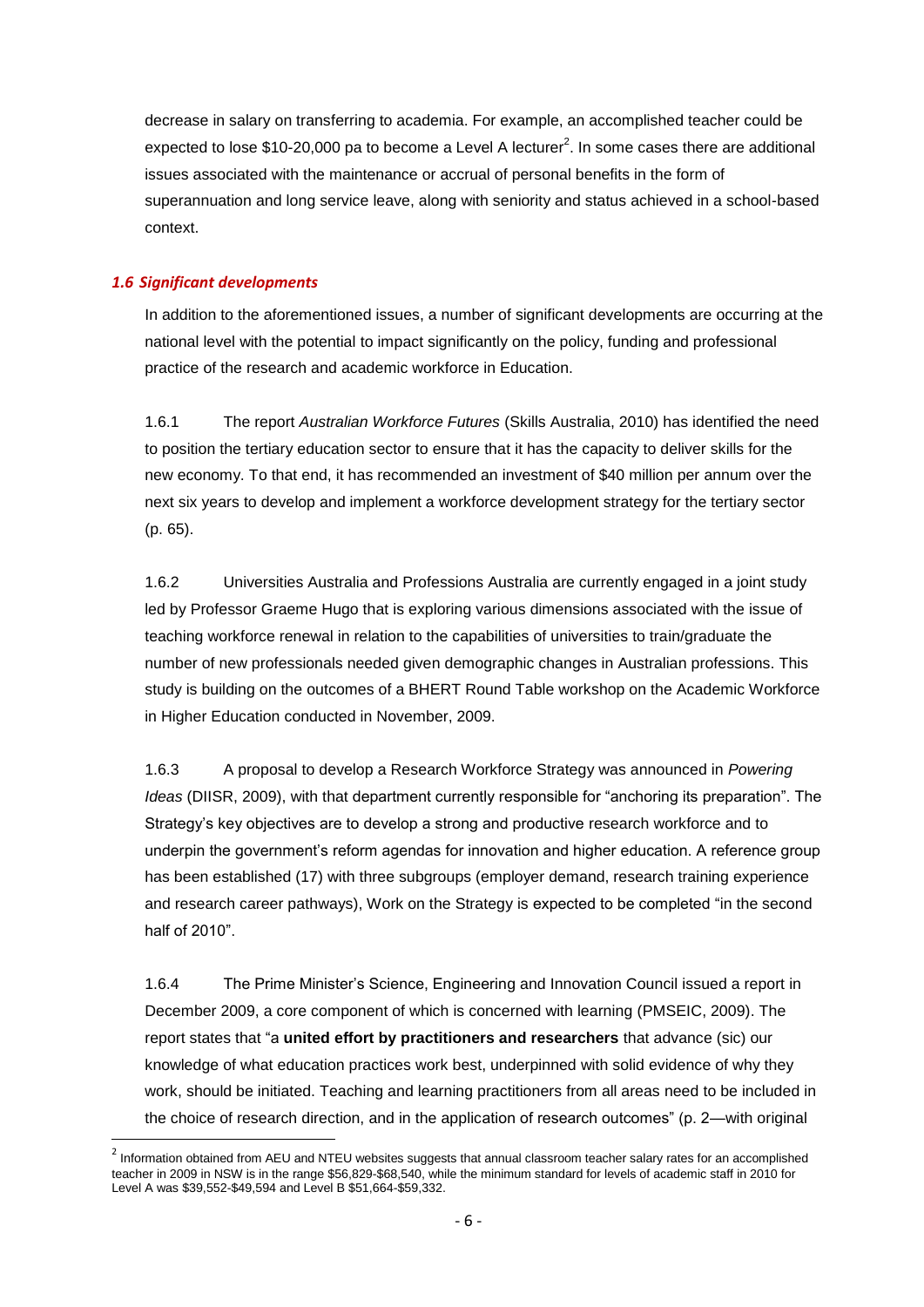emphasis recorded in the primary source).

1.6.5 \$350,000 has been provided by the National Government for two new research projects to boost the nation"s engineering workforce (Gillard, 2010). In March 2010 the Minister for Education, Employment and Workplace Relations announced that these projects would be conducted by the Australian National Engineering Taskforce (ANET) to combat engineering shortages.

# *1.7 Key drivers*

Various national government initiatives are likely to result in a further increase in demand for researchers and academics in Education, such as:

- the introduction of new targets for student participation and social inclusion in higher education (e.g. 40 per cent 25-34 year olds to have a bachelors degree by 2025; and 20 per cent enrolments to be low SES by 2020);
- renewed emphasis on the need to ensure that teachers are capable of contributing to and sustaining the "digital education revolution"; and
- the allocation of an additional 1500 places in Australian universities for Early Childhood Education to meet election promises of 15 hours of preschool by 4-year trained teachers for every 4 year old child in Australia by 2013.

Previous research on principal and teacher supply and demand (Preston, 2002) reported that:

- most of teachers recruited around the 1970s and still teaching—or in the role of principal—will retire from 2010 onwards; and
- the next cohort of teachers—mostly in their 40s—is very small (half the size of the 1970s cohort) and have experienced few career advancement opportunities to date, and are likely to be keenly sought after for senior positions in schools, academic positions in Education in universities, as well as a range of other occupations in public and social services.

More recently, Preston (2010, personal correspondence) has analysed data from the 2006 Census on the population of school principals and found that:

 1.2 per cent of all principals (223 in number) have obtained a doctoral degree, and 24.5 per cent (4,414) have obtained a masters degree.

This suggests that higher degrees already constitute a valued credential in the profession and are likely to become even more important as a credential for securing promotion and leadership positions in the years ahead.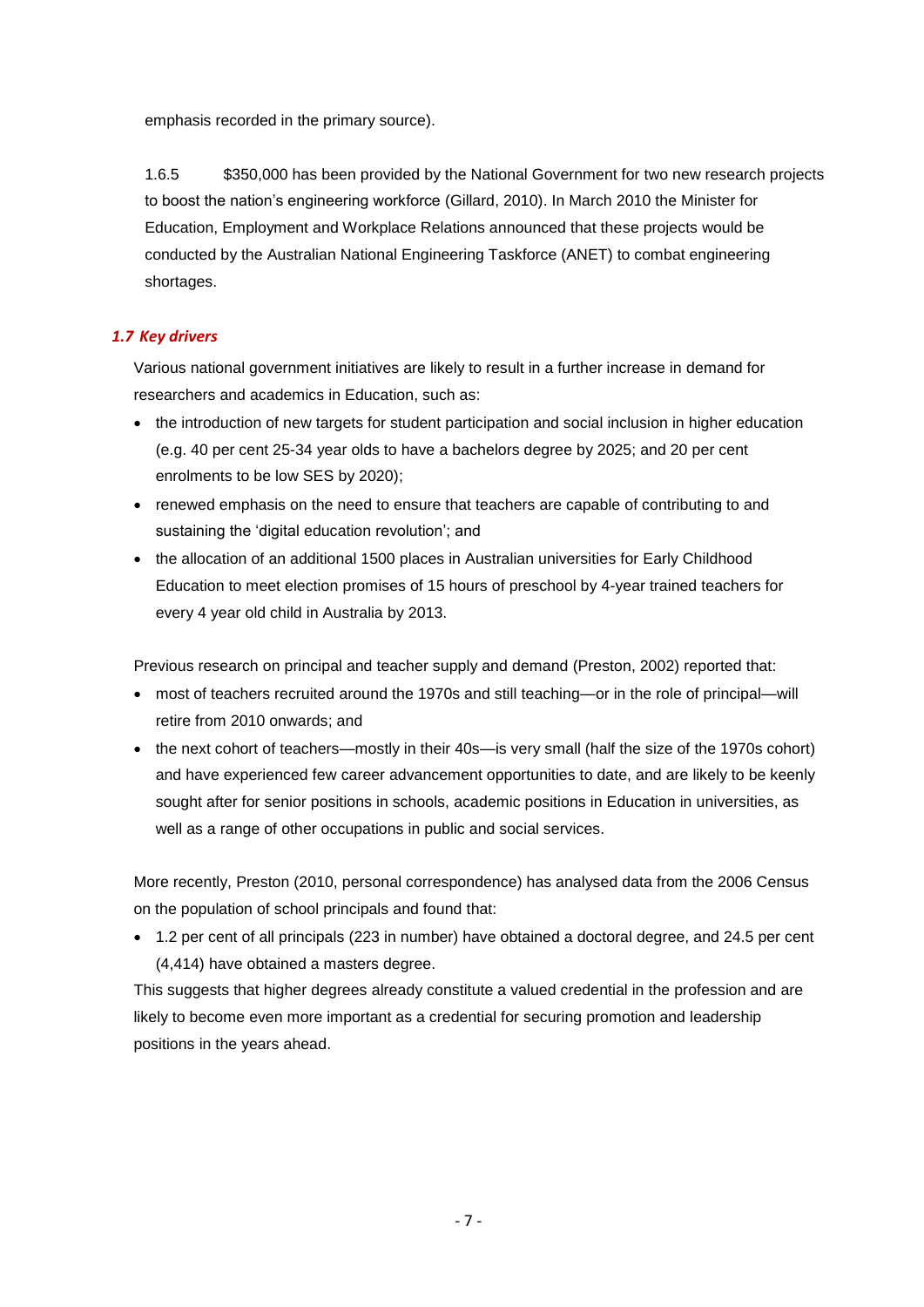# **2. WORKFORCE CHARACTERISTICS**

### *2.1 The education industry and tertiary sector interface*

In its report *Employment Outlook for Education and Training* (DEEWR, 2009), there is evidence to indicate that:

- the education and training industry is the largest in Australia, employing 790,400 people—7.3 per cent of the total workforce (p.3);
- tertiary education employs 226,700—29.3 per cent of the education and training workforce (p.5);
- in the five years to 2013-14, employment in the industry is expected to grow at an average rate of 2.4 per cent per annum, which equates to 101,500 new jobs (p.6);
- in the future, it is expected that there will be an increase in the retirement rate of existing teachers due to an ageing workforce, giving rise to stronger demand for new teaching graduates (p.6); and
- in the five years to 2013-14, tertiary education is projected to grow by 2.5 per cent with 32,400 new jobs created (p.7-8).

More recently, (Gallagher, 2010) has foreshadowed that domestic student demand for tertiary education generally will begin to rise rapidly from 2015. "Go8 estimates indicate that upwards of an additional 450,000 students domestic students (EFTSL) will be participating by 2030 … … … with some 26,000 extra academic staff needed to meet this demand … … … Additionally some 12,000 retiring staff will need to be replaced over this period, thus bringing the net new teacher requirement to around 38,000".

# *2.2 Researchers and academics in Education*

In its report *Transforming Australia's Higher Education System* (Australian Government, 2009, p.23), the national government acknowledged the existence of:

- an "ageing academic workforce";
- an "intense globally competitive market" for attracting and retaining academic staff;
- an "under representation of academics in their 20s and 30s to replace those retiring"; and
- "increased casualisation, increasing workloads and lower salaries compared with other sectors" resulting in a diminishing attractiveness of an academic career.

Comparative data reveals that in 2004 the age of Education academics was considerably older than those in other fields (see Appendix 1). At that time, the percentage of staff aged 50 and over in Education was 60 per cent, compared with 46 per cent in Society and Culture; 44 per cent in Natural and Physical Sciences; 43 per cent in Management and Commerce; and 42 per cent in Health.

An Occasional Paper (Hugo, 2008) published by CHASS contains more recent data confirming distinctive aspects of the research and academic workforce in Education that is reiterated in Hugo and Morriss (2010), namely, that: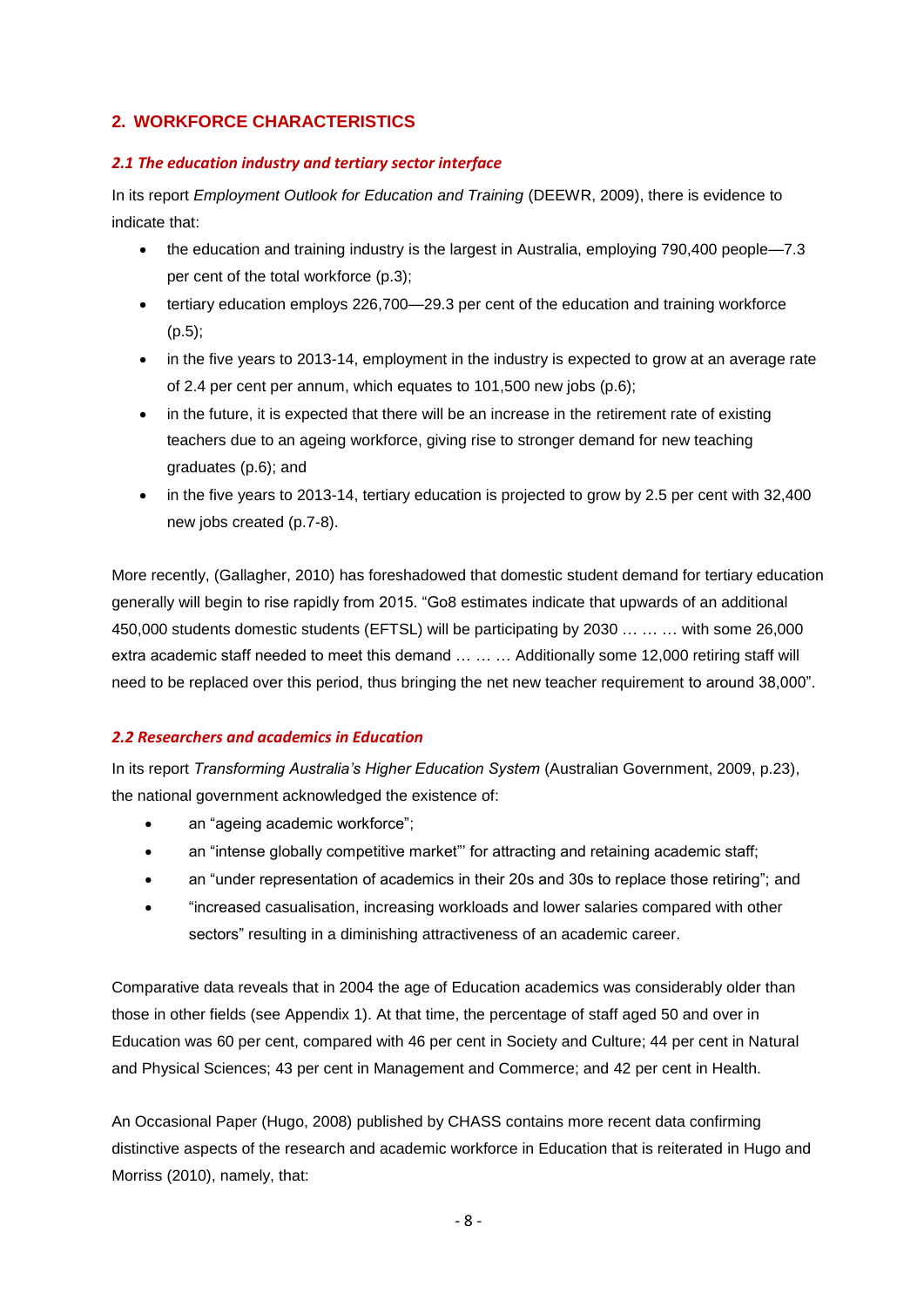- 63 per cent of staff in teacher education are over the age of 50, compared with 41 per cent across all disciplines (p. 20), which makes this one of, if not *the* oldest professional workforces; and
- 60.4 per cent of staff in "education-general" and 58.6 per cent of staff in "curriculum and education studies' are over the age of 50.

During the period 2005-08 the total number of staff in the higher education sector increased by 9 per cent reaching a total of 98,378 in 2008 (see Appendix 2a), Not surprisingly, there was a corresponding 8 per cent increase in the number of full-time equivalent academics with a teaching function—reaching a total of 56,045 in 2008 (see Appendix 2b). Significantly, FTE teaching academics in Education however, actually *decreased* by 6.5 per cent (from 1,912 to 1,788). This was in contrast to increasing percentages of FTE teaching academics in Health (11.6 per cent), Management and Commerce (8.5 per cent) and the Natural and Physical Sciences (5.2 per cent)<sup>3</sup>. While each of these fields experienced increased student numbers during the same period, this varied as follows: 4.1 per cent in the Sciences; 5.6 per cent in Education; 9.1 per cent in Society; 15.8 per cent in Management; to 28.9 per cent in Health.

Education occupies a small percentage of the total academic staff in Australia in 2008 relative to these select fields, namely, three per cent. However, the nature and extent of this difference is more dramatic when the proportion of FTE staff engaged in full-time research is considered (see Figure 1, based on Appendix 3). Unlike the Natural and Physical Sciences, for example, where 38 per cent of staff is engaged exclusively in research, the Education sector has just 4 per cent conducting a "research only" function. While the same percentage is recorded for Management and Commerce, it is still considerably lower than for Health (26 per cent) and Society and Culture (12 per cent).

There is evidence to suggest that the *staff: student ratio* is relatively high in the field of Education. On the basis of FTE staff relative to EFTSL the ratio in Education is 1:33 compared with 1:21 in the field of Health and 1:23 in Natural and Physical Sciences. As indicated previously, however, the validity and reliability of data can be problematic. For example, (Gallagher, 2010) has calculated the average staff:student ratio in higher education in 2008 to be 1:20. More detailed information is available in Appendix 4, where ratios for select fields of study have been calculated on the basis of FTE:EFTSL.

There is also a research finding suggesting that Education academics have *higher workloads* than those in other fields. Research conducted as part of an ALTC/UTS study on PhD supervisors in Australia and New Zealand (Hammond, Tennant et al., 2009) found that academics in the field of Education supervised more HDR students than most other fields. While Education supervisors have an average of 5.84 HDR students, the number is lower in Health 4.47; Natural and Physical Sciences 4.66; and Society and Culture 5.54 (p. 28).

 $\overline{a}$ 

 $3$  As mentioned previously, however, it is possible that organisational re-structuring and the re-classification of Education academics may have been a factor in the decline in staff numbers for this sector of the workforce.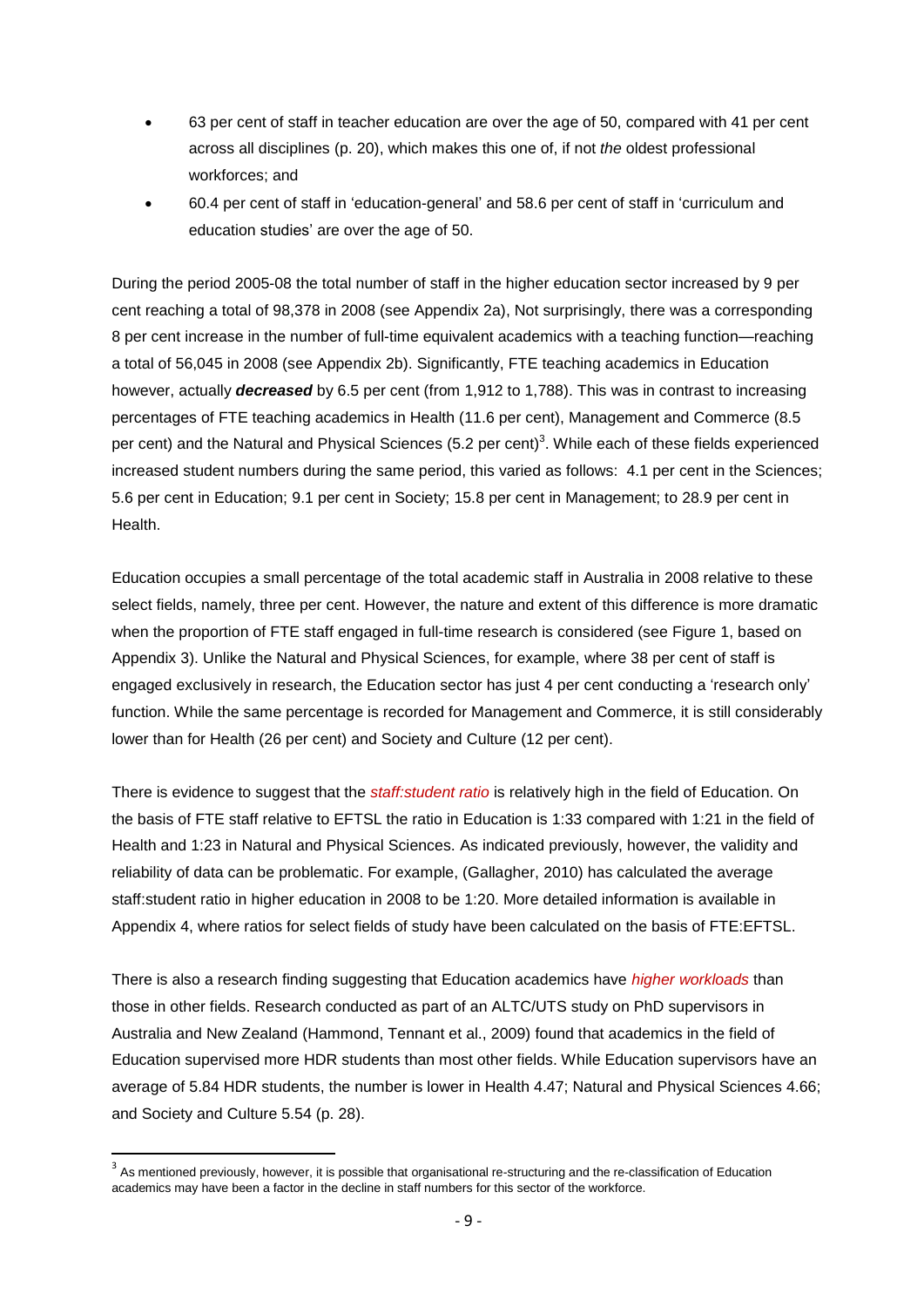

**Figure 1: FTE for full-time and fractional full-time staff by function and select organisational group, 2008 (per cent)**

Source: Compiled from the DEEWR Higher Education Statistics Collection, customised data set.

At the same time, however, there is evidence to suggest that Education academics are *more productive* in terms of publishing. ACDE has argued previously based on data from the Australian Research Council that "Australia produces 5.4 per cent of all the educational research publications created around the world—almost double the proportion of research publications produced by Australia generally. This places education first in all fields of Research in Australia followed by Plant and Animal Sciences (5.3 per cent) and Geosciences (5.02 per cent)" (ACDE, 2009).



**Figure 2: Changes in actual student load (EFTSL) for higher degree by research students by level of course and select broad field of study, 2005-2008 (per cent)**

Source: Compiled from select DEEWR Higher Education Statistics, customised data set.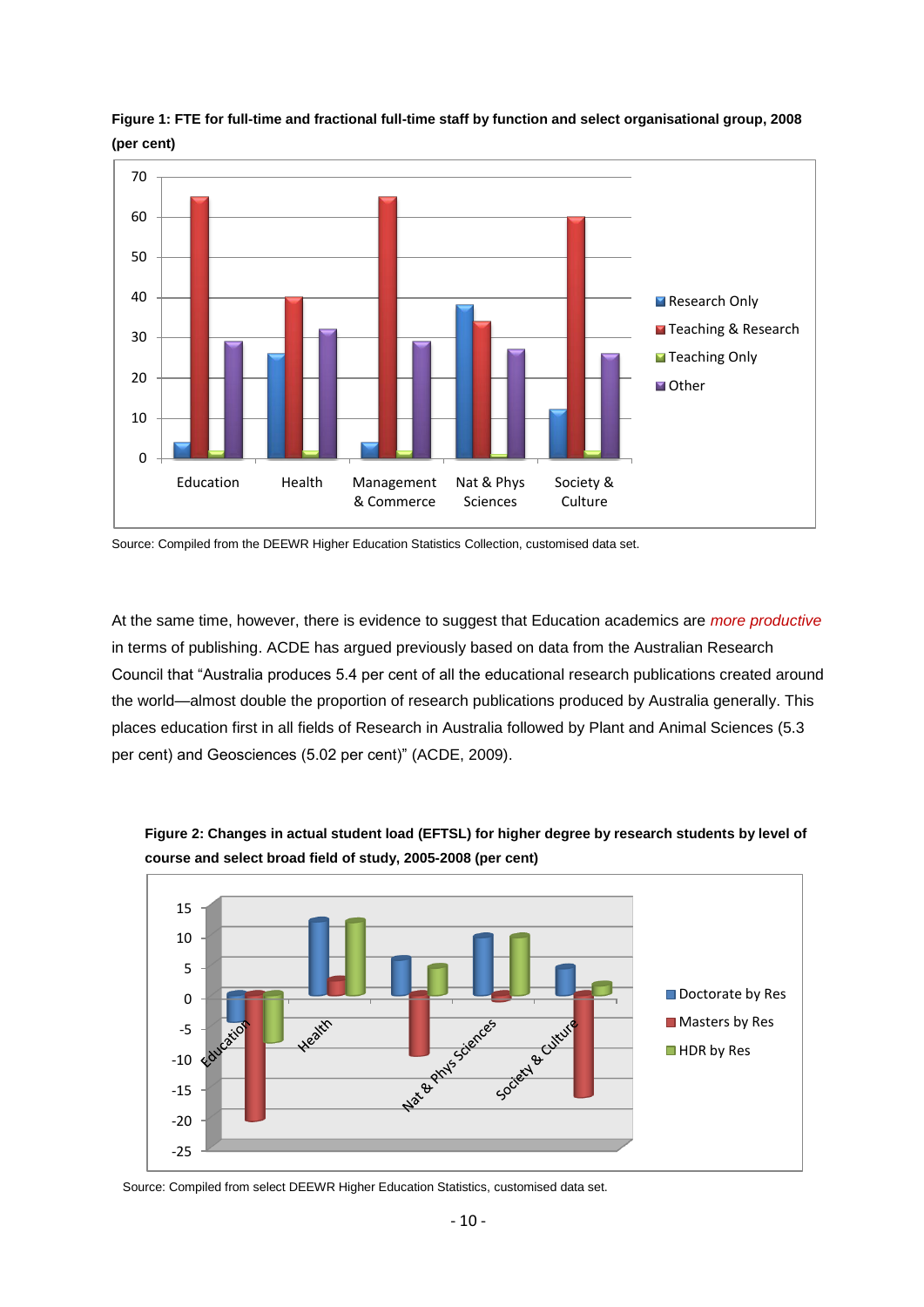### *2.3 HDR candidates in Education*

Higher education statistics from DEEWR reveal that the number of HDR candidates in Education is not large relative to select broad fields of study (see Appendix 5). For example, in 2008, the actual student load for postgraduate by research students was 1848 (doctorate by research) and 361 (masters by research), which when combined constituted six per cent of all HDR candidates in Australia—marginally less than Management and Commerce (seven per cent). However, when compared with Society and Culture (24 per cent), the Natural and Physical Sciences (23 per cent) and Health (13 per cent), the percentage is low. Even more alarming, however, is the fact that the actual HDR student load in Education has declined over the past four years (see Figure 2, based on Appendix 6). This is in marked contrast to growth witnessed in other select fields. For example, Health increased by 12 per cent and the Natural and Physical Sciences by 10 per cent. While Education and Health remain highly feminised HDR populations (65 per cent), those in Society and Culture (58 per cent), Natural and Physical Sciences (49 per cent), and Management and Commerce (44 per cent) are more in balance.

There is evidence to show that doctoral candidates in Education are considerably older than their counterparts in other fields. As shown in Figure 3 (based on Appendix 7) 33 per cent are 50 or more years of age—compared with 4 per cent in the Sciences, 10 per cent in Health, and 17 per cent in Society and Culture. Conversely, 18 per cent in Education are aged less than 35 years, compared with 80 per cent in the Sciences and 54 per cent in Health.



**Figure 3: Doctoral by research students by age-group and select broad field of study, 2008 (per cent)**

Source: Compiled from select DEEWR Higher Education Statistics, customised data set.

Data shown in Figure 4 (based on Appendix 8) reveal that the vast majority of doctoral candidates in Education are studying on a part-time basis (69 per cent), compared with 38 per cent across all broad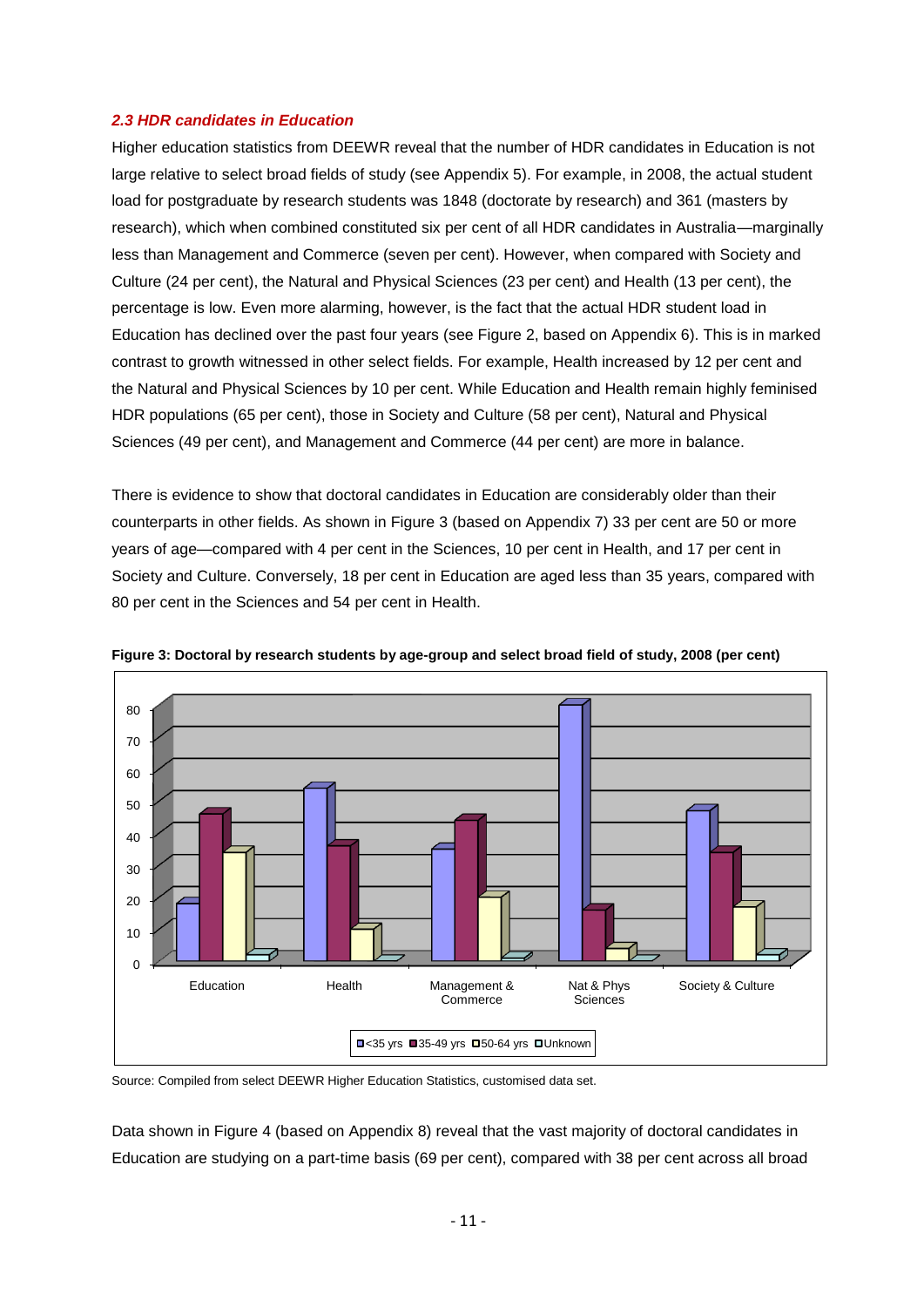fields of study (with Natural and Physical Sciences 23 per cent; Health 41 per cent; Society and Culture 42 per cent; and Management and Commerce 50 per cent).

However, it is important to note that variation exists within as well as across all broad fields of study given that each field is classified into a number of narrower fields of study—Society and Culture (13); Health (12); Natural and Physical Sciences (7); Management and Commerce (7) and Education (4). For example, in the Natural and Physical Sciences, "Chemical Sciences" has a younger cohort (87 per cent under 35; 11 per cent 35-49; and 2 per cent 50-64) than "Earth Sciences" (72 per cent under 35; 23 per cent 35-49; and 5 per cent 50-64). As noted earlier in this paper, academics in the narrow field of "Teacher Education" are older than those in "Curriculum and Education Studies".



**Figure 4: Doctoral by research students by attendance and select broad field of study, 2008 (per cent)**

**Source: Compiled from the DEEWR Higher Education Statistics Collection, customised data set.**

A recent survey of doctoral candidates in Australia has highlighted the importance of acknowledging diversity and variation within the HDR student population. That research was part of an ARC Linkage Project—"Reconceptualising the doctoral experience"—and provided new insights to the experiences of doctoral candidates (Pearson, Cumming et al., 2008). This research not only documented the highly variable nature of the candidate population, but also identified the way in which these students are "diversely different". These researchers argue that traditional approaches to classifying and grouping students (e.g. by age, sex, mode of study) can mask the complexity of the doctoral population as well as the particularity of the doctoral experience.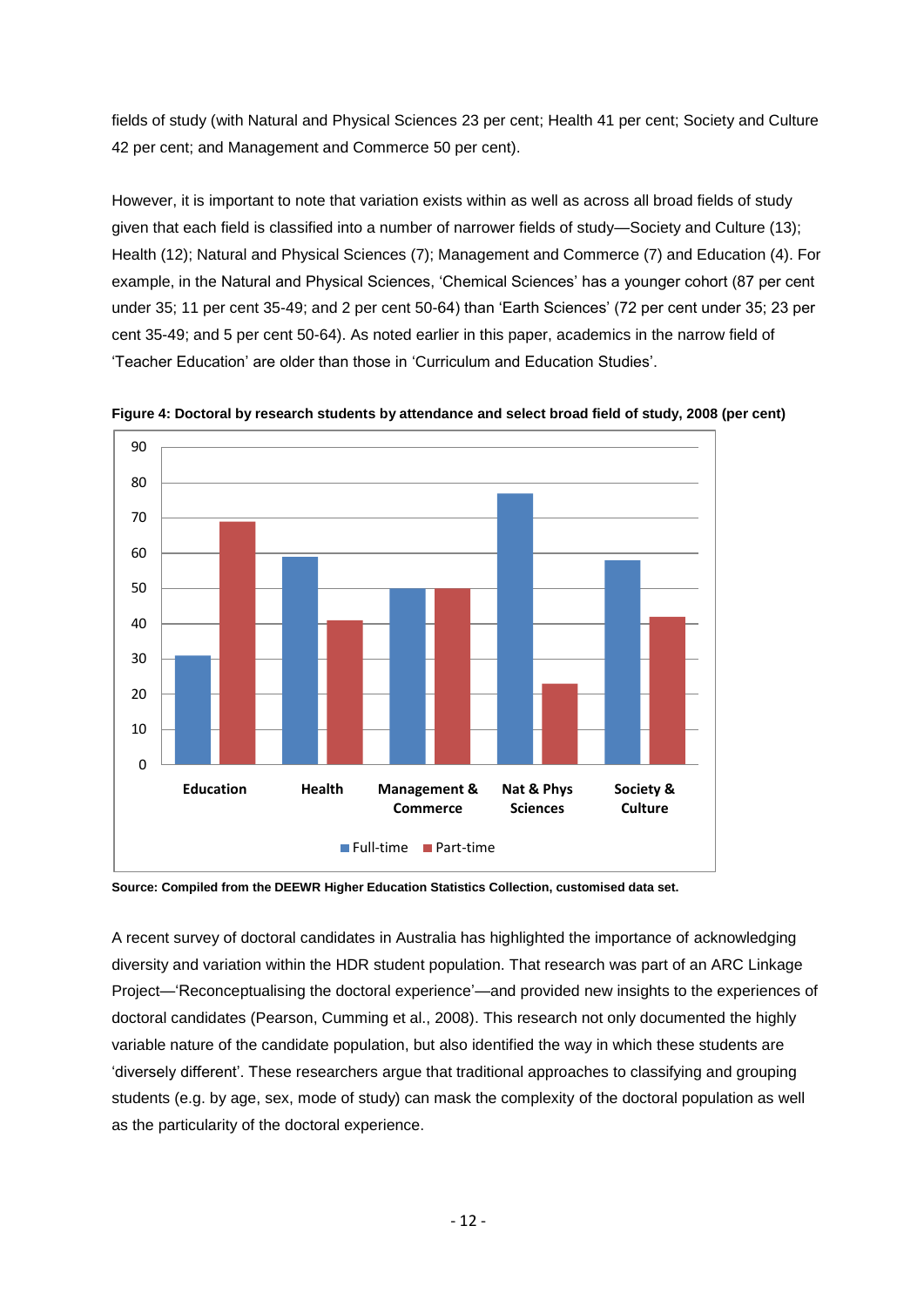Data in Appendix 9 derived from this team"s research provides further indication not only of the mature age of HDR candidates in Education, but also the higher level demands on their time and other resources. For example, 73 per cent are living with a partner or spouse (compared with 47 per cent in the Sciences), and 46 per cent have children (compared with 11 per cent in the Sciences). In relation to other fields, significantly more students in Education are not supported by a scholarship (54 per cent). Forty per cent of Education candidates list their main occupation as that of an academic—although it should be noted that 45 per cent of candidates in Management do likewise, unlike those in the Sciences (24 per cent) or in Health (26 per cent). As mentioned previously, it is important to observe the level of diversity existing within the doctoral population across broad and narrow fields of study (e.g. a small percentage of doctoral students in the Sciences are over the age of 50; study part-time; have two or three children).

### *2.4 HDR completions in Education*

There is evidence to suggest that the current number of HDR completions will be insufficient to meet the anticipated increase in demand for Education academics (see Appendices 10 and 11). In 2007, for example, 300 doctorates and 83 research masters degrees were completed. A more detailed analysis of HDR completions during the period 2005-2008 (see Appendix 11), however, reveals that even though there is some fluctuation occurring during this period, the number of doctoral by research completions in Education actually decreased from 402 in 2005 to 384 in 2008. This stands in marked contrast to increased rates of doctoral completion in other fields for the same period, namely, 29 per cent in Management; 17 per cent in Health; 8 per cent in the Sciences and 6 per cent in Society and Culture.

### *2.5 Researcher and academic pathways in Education*

As shown in Figure 5 (based on Appendix 12), while 81 per cent of Education graduates were employed in the education and training industry in 2006, much lower percentages were recorded in other fields (e.g. Health 29.4 per cent; Natural and Physical Sciences 39.7 per cent; Society and Culture 56.2 per cent; and Management and Commerce 62.8 per cent). However, data from the Graduate Destination Survey administered in 2009 suggests that the percentage of doctoral by research graduates taking up employment in the education industry may be decreasing.

Appendix 13 provides more detailed information on education as an industry/activity destination for HDR graduates through the specification of narrower categories, namely, higher education, public schools, private schools and other education. Although in 2009, 62.4 per cent of doctoral by research graduates in Education were employed in the education industry generally, only 36.8 per cent were employed in the higher education sector specifically. This is in contrast to graduates from Management and Commerce—38.4 per cent of whom were employed in higher education.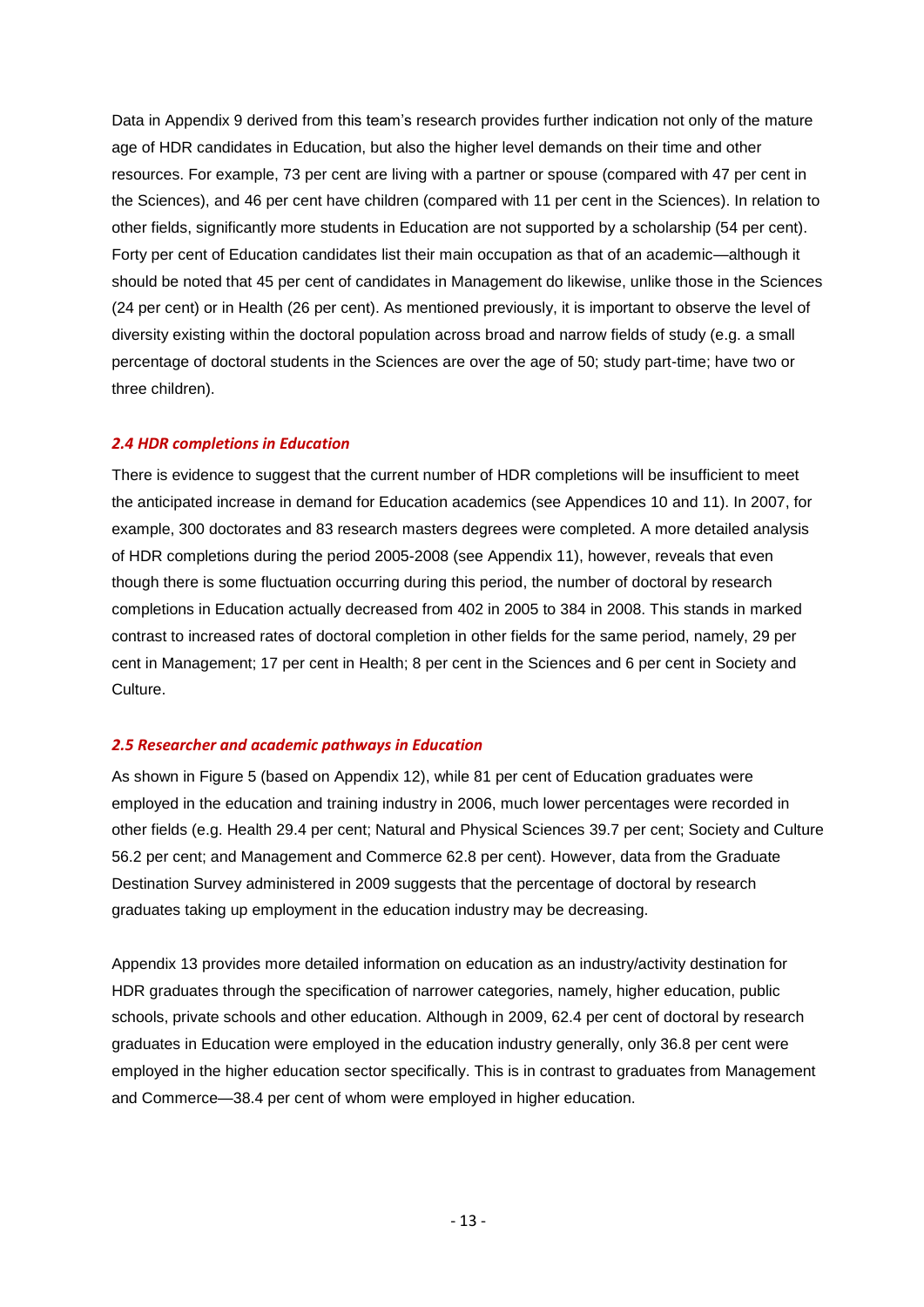

**Figure 5: Employed doctorate population by select broad field of study in which doctorate was gained and industry of employment, 2006 (per cent)**

Source: (Edwards, Radloff & Coates, 2009, p.43, extraction of data) ABS Census of Population and Housing, 2006

It is possible to speculate on the reasons for the apparent decline in the employment of doctorate by research graduates in the higher education sector. As mentioned previously, the relatively unattractive nature of an academic career (e.g. remuneration, workloads etc) is one possible explanation. Another is the amalgamation of Education faculties into larger structures and the associated reduction of tenured positions, reduced budgets and so on. At this stage, however, more research is needed to determine the nature and extent of the apparent decline.



**Figure 6: Destinations of doctorate by research graduates by field of education, 2009 (per cent)**

Source: Compiled from Graduate Destination Survey, unpublished data analysed by ACER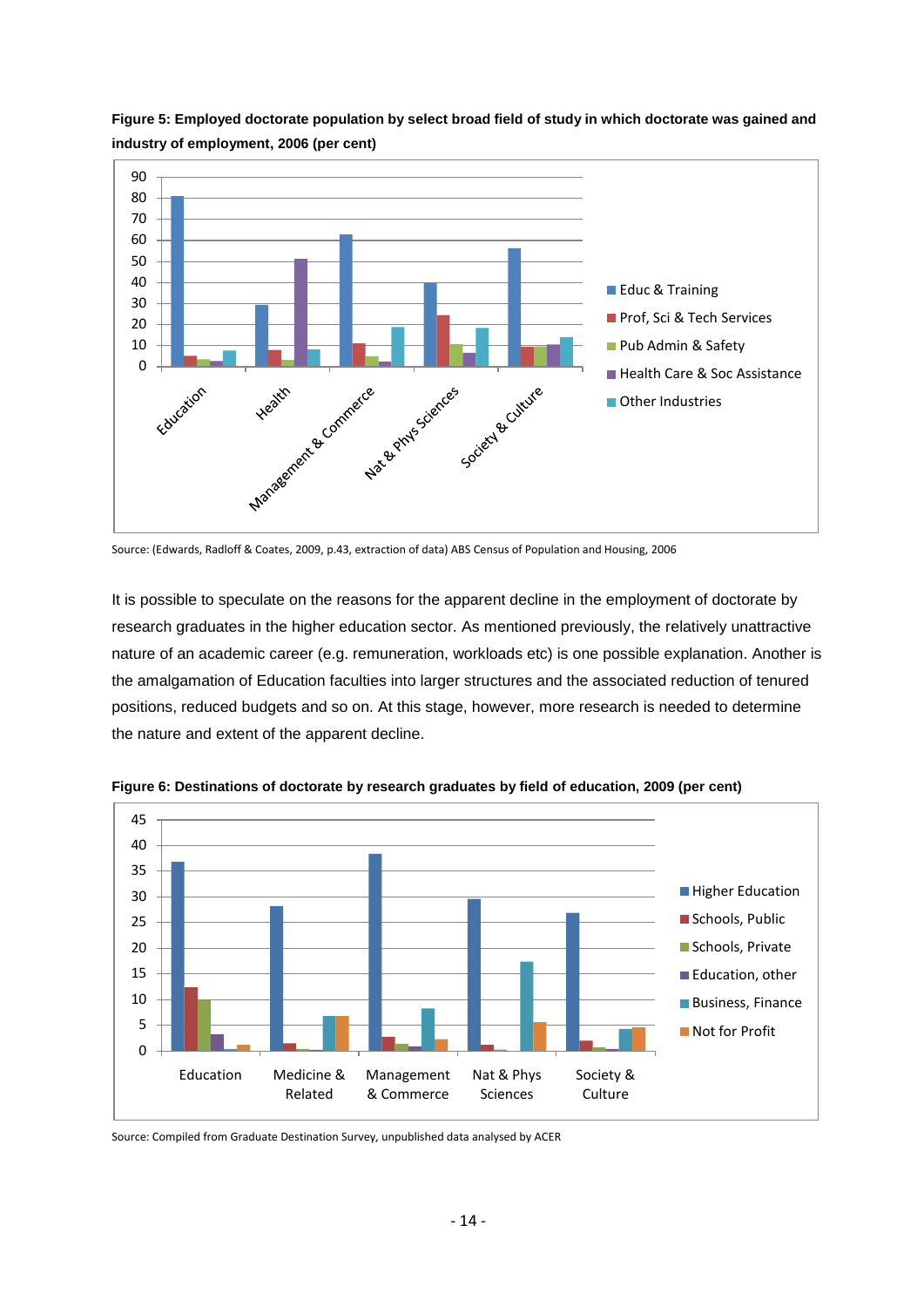### *2.6 Labour Market Indicators*

Although data provided by DEEWR"s *Job Outlook* contain no specific information on Education academics, they do reveal a range of labour market indicators for school principals; secondary school teachers; primary school teachers, and early childhood teachers, e.g.

- rates of full-time employment range from 100 per cent for school principals to 55 per cent for early childhood teachers;
- turnover rates (how many leave the occupation per year) range from 44 per cent for school principals to 4 per cent for primary school teachers;
- long-term (10 year) employment growth rates range from 66 per cent for school principals to 16 per cent for primary school teachers; and
- short-term (2 year) labour market shortages for school teachers vary across the states and territories, however, while primary teachers are not anticipated to be in demand in the short term, secondary school and early childhood teachers are—especially NSW, Victoria & ACT.

(see Appendix 14 for more information).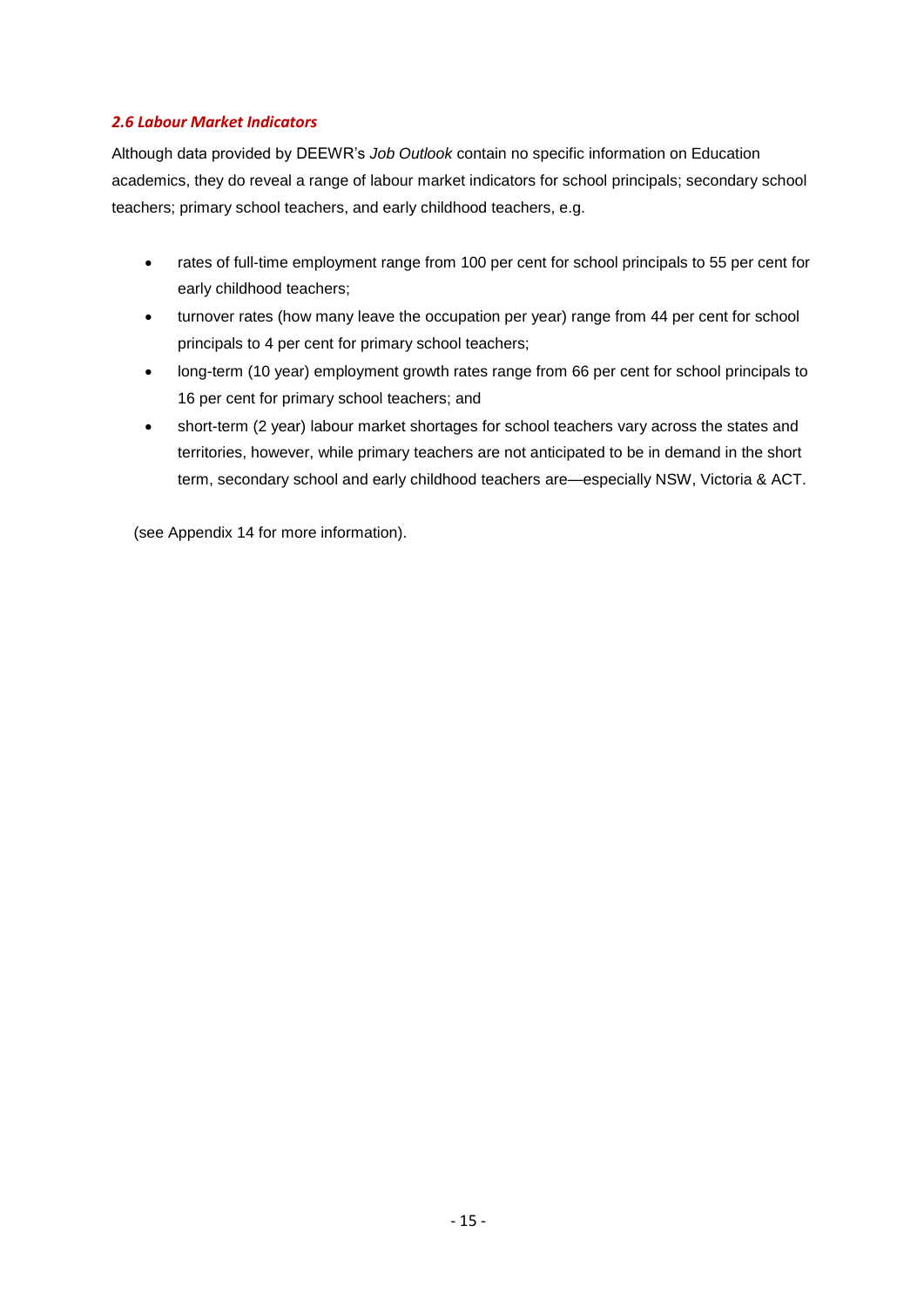# **3. WORKFORCE STRATEGIES**

Although the main purpose of this paper is to document the plight of the academic and research workforce in Education, this section is designed to outline a selection of possible strategies with a view to stimulating informed discussion among key stakeholders about new directions and opportunities.

### *3.1 Broaden the human resource base of Education faculties and schools*

Create a dynamic mix of research and academic staff from diverse backgrounds and experiences with a view to developing a sustainable research culture. The mix could comprise educators with:

- strong research/discipline training (e.g. traditional honours-PhD pathway);
- strong research training, extensive teaching practice and in-depth professional knowledge of teaching (e.g. mid-career research training pathway);
- extensive teaching practice and in-depth professional knowledge of teaching (e.g. advanced performance professional pathway); and
- appropriate blends of research, education, training, work and career development in related fields—nationally and internationally.

### *3.2 Implement schemes to foster higher level cooperation between schools and universities*

Generate a series of initiatives that involve schools, state education departments and nongovernment agencies on the one hand, and universities on the other, in joint appointments designed to enhance the level of interaction between teachers and researchers. Building on the solid knowledge base established through previous national programs (e.g. the Innovative Links Project for Teacher Professional Development), a key feature of these schemes would be to foster a culture of collaborative and rigorous research that would generate mutually beneficial outcomes.

# *3.3 Create national agreement on more effective research training and flexible career pathways*

Establish an equitable system involving national and state governments in the sharing of salary and on costs (e.g. superannuation) to promote the mutually beneficial transfer of high achieving researchers in Education—to and from—academic/school/VET/community settings. Establish targeted funding and practical forms of support to increase the research workforce in education as a national and state priority.

### *3.4 Involve beginning teachers in low intensity research and development*

Establish pilot schemes designed to extend high performing graduate teachers by generating a professional culture that reflects an integrated approach to teaching, learning and research. By encouraging and supporting beginning teachers to explore a variety of "action research" and other approaches the objective would be to foster the links between practice and theory. Building on the solid knowledge base established through previous national programs (e.g. the Teachers as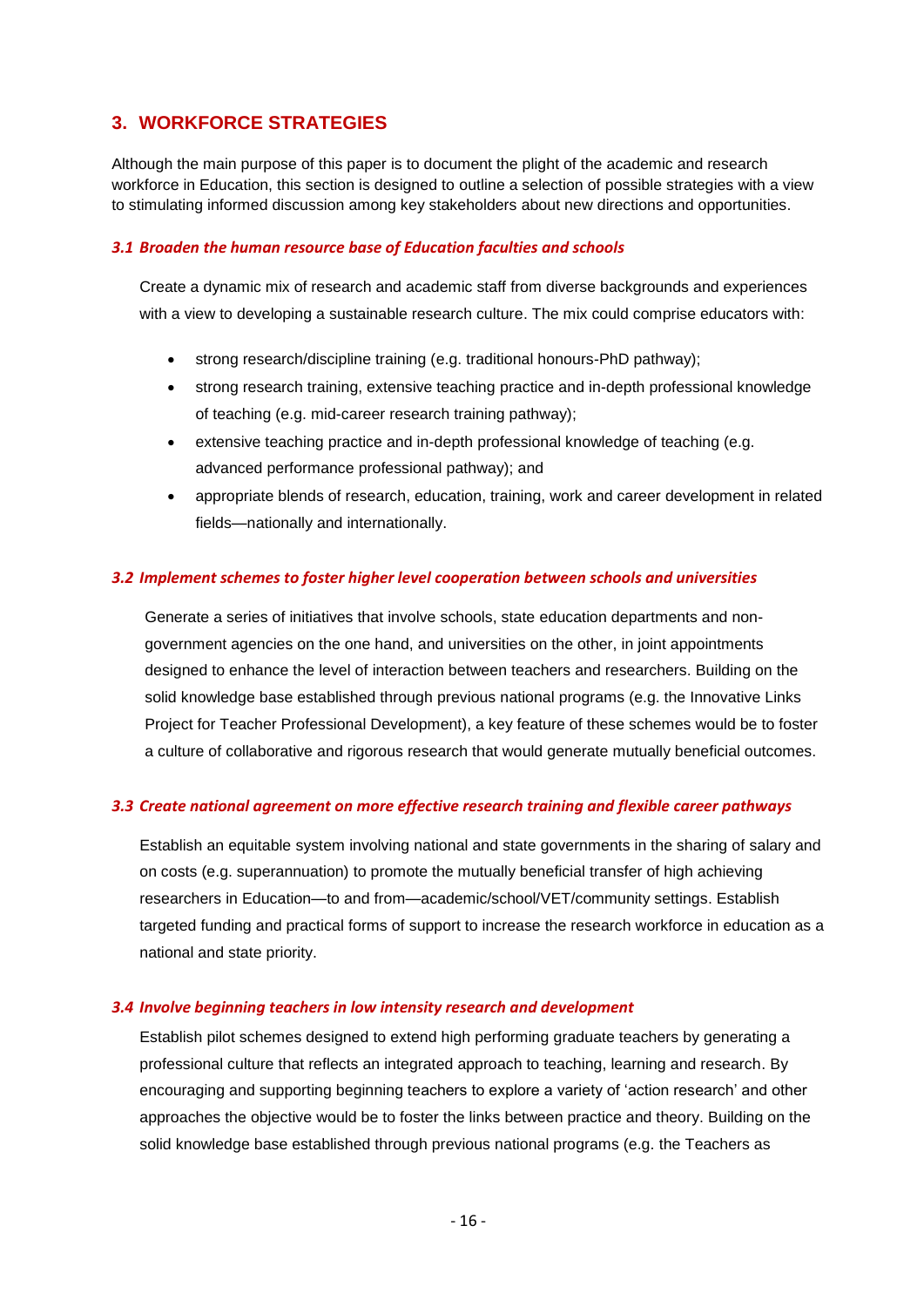Researchers program), the issues, concerns and practices of beginning teachers would constitute a fundamental component.

### *3.5 Build the capacity of HDR candidates in Education*

Overcome student isolation with a view to fostering the networking and collaborative research efforts of doctoral and masters by research candidates in Education. Researchers involved in an Australian study on the impact of educational research found that "postgraduate students have the potential to act as change agents in schools and school systems because they have developed the capacity to negotiate the boundaries between the two worlds in which they work" (Holbrook, Ainley et al., 2000, p.203). Hence. it is highly desirable that greater support be provided to enable HDR candidates to share their knowledge and expertise not only with each other but also with experienced researchers and academics.

### *3.6 Fast-track high achieving graduates, postgraduates and early career researchers*

Identify, network and provide a range of other practical support measures to support the advancement of high achieving candidates, graduates, postdoctoral fellows and teachers to positions that will foster the growth and renewal of the research workforce in Education. Identify, encourage and support high performing educators from all sectors and levels to enrol in doctoral programs in their 30s rather than postpone commencement until they are in their 40s or 50s.

#### *3.7 Develop a culture of cumulative and evidence-based research in education*

Work to collaboratively construct a national large-scale, long-term research agenda in Education to address critical issues identified by key stakeholders as current and emerging (e.g. in the context of more direct links between innovation, research, learning and capability). ACDE believes that the implementation of this national agenda should be driven by *evidence-based* approaches where specific problems and strategies for their resolution are clearly articulated. Entrenched cultures and endemic problems in education require sustained funding and research to eradicate. For example, the "Future Fellowships" scheme could establish a quota of workforce members to support a strategic national agenda for research in education.

### *3.8 Learn from best practice*

Construct, analyse and disseminate a set of case studies demonstrating the way in which members of the research workforce in education are integrating innovation, research, research training, and as a result are generating increased productivity in a variety of contexts (e.g. Dr Chris Sarra"s research and professional practice in Indigenous education). Other potential targets worthy of investigation could be researchers in education who receive prestigious awards and fellowships, large research grants, and other forms of recognition for outstanding achievement. Outcomes might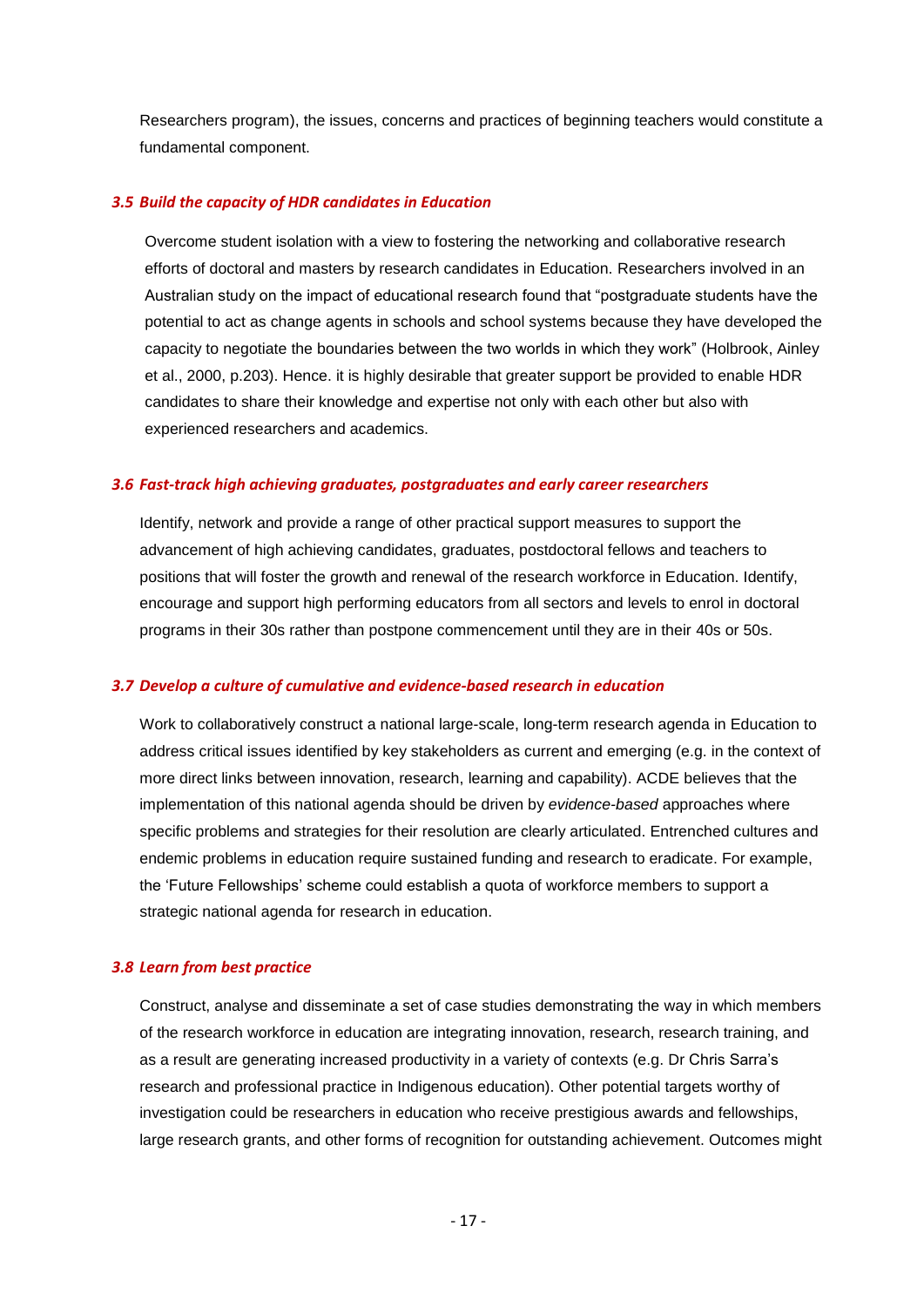also include the recording and analysis of key principles, strategies and techniques employed by acknowledged experts.

### *3.9 Contribute to new or reinvigorated government programs combining scientific & social research*

Welcome the opening up of the Cooperative Research Centre program to research and development activities that focus on the "public good" and that involve significant contributions from the social sciences—including educational research. Welcome and respond to the recommendations of the Prime Minister"s Science, Engineering and Innovation Council"s proposal to create a "Science of Learning Centres" research program (PMSEIC, 2010). For example, these Centres aim to "harness input from parents, carers, learners, community leaders, formal and informal educators, and researchers from different disciplines to inform research, foster collaboration and disseminate knowledge amongst stakeholders" (ibid p.2).

# *3.10 Create new employment models designed to retain experienced academics and researchers*

Develop a range of incentives designed to retain experienced and well-regarded academics and researchers as part of the workforce in Education. The provision of flexible arrangements with regard not only to working hours and related conditions, but more importantly in relation to an active engagement with identified national research priorities is worthy of consideration. Through the use of creative and innovative approaches it might be possible to persuade a number of academics with an established record in contemporary research to postpone their retirement and to continue on a part-time or casual basis. Ideally, this would involve mentoring and related professional relationships designed to increase levels of interaction between academics, researchers, teachers and community members.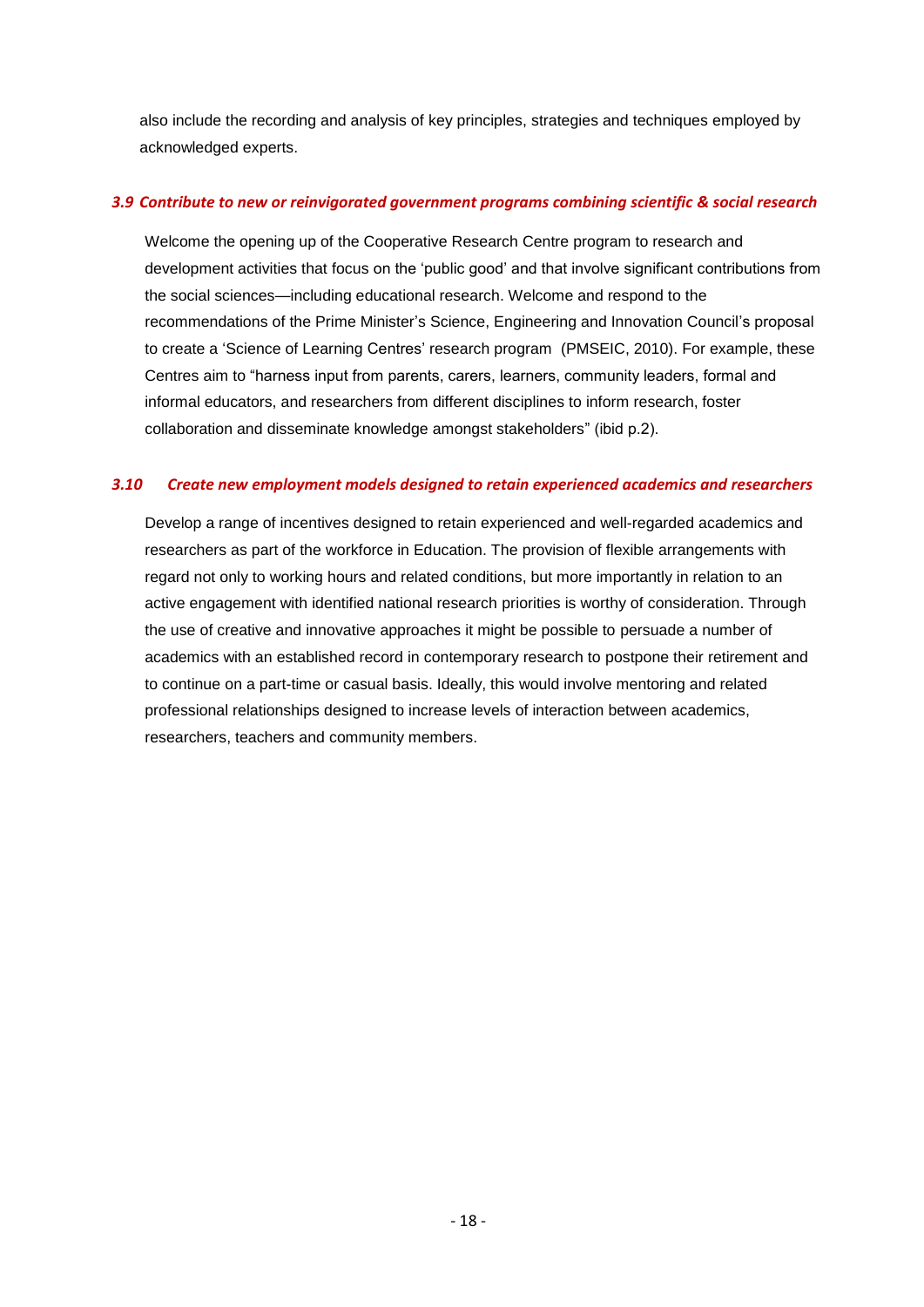# **Concluding Statements**

This paper has provided comprehensive and substantial evidence to support ACDE"s previous claims that urgent action is needed to address a number of current and emerging problems facing the research and academic workforce in Education. However, given the existing challenges of workforce renewal and expansion, together with new demands generated by government policies and targets, it is important to identify the specific nature of contemporary issues and challenges. This paper has demonstrated inter alia that:

- the Education sector is not just "ageing", but is possibly the *oldest workforce* in academia;
- there is a *lack of a replacement leadership cohort* available to supplant experienced Education academics on the brink of retirement;
- it is unlikely that current and projected *staff shortages* in Education will be resolved through the interplay of market forces as has been the case previously;
- in contrast to other sectors of the workforce, a very *low percentage* of Education academics is *engaged primarily in research*;
- *staff:student ratios* in Education are high relative to other select broad fields of study; and
- while Education academics are reported to have more HDR candidates than their supervisory colleagues in other fields, they are *more productive* in terms of refereed publications.

Furthermore, relative to other research postgraduate students, doctoral candidates in Education:

- are *older* (i.e. many commence their doctoral studies in their late 40s and early 50s, unlike their counterparts in other fields of study who commence in their 20s);
- have an *established career* (i.e. after completing a first degree and teacher training many undertake professional practice for several years, unlike their counterparts in other fields who study continuously from honours to Masters/PhD by Research);
- are more likely to be *employed in the education industry* (e.g. in the early childhood, primary, secondary or tertiary sector);
- *take longer to complete* their higher degrees by research (i.e. most study part-time without financial support, unlike their counterparts in other fields—most of whom study full-time with a scholarship);
- are *near the climax of their career* on entry to the research and academic workforce (i.e. by the time they graduate many researchers and academics in Education are in their mid-late 50s, unlike their counterparts in other fields who are in their late 20s or early 30s);
- are more likely to have *family responsibilities*, especially with regard to raising children and caring for elderly parents and relatives; and
- are more likely to be *female* (65 per cent) than male. The gender imbalance associated with the emergent workforce is even more striking when statistics for domestic students enrolled in courses for initial teacher training in 2008 are considered. For example, of a total of 65,710 students 76 per cent were female and 24 per cent were male. Moreover, the number of male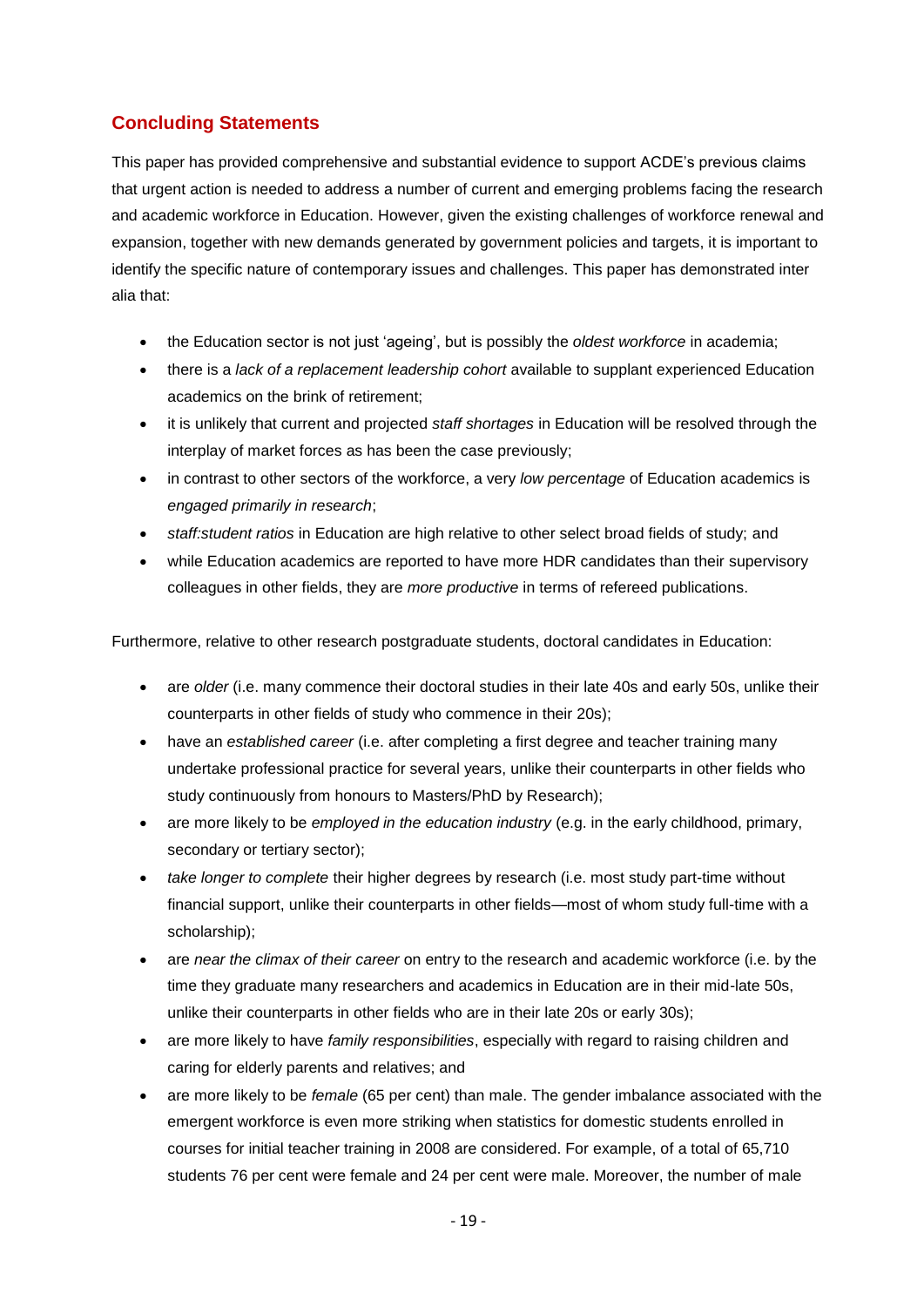enrolments reflected a 5.6 per cent decrease on enrolment figures for the preceding year [2007] (DEEWR, 2009).

While such challenges are substantial, it is important not to lose sight of the unique opportunity that exists in 2010 to begin a process of genuine reform within and beyond the Education profession. Rather than focus exclusively on short-term needs associated with replacing an ageing workforce, much is to be gained by adopting a comprehensive, long-term and future-oriented agenda designed to transform training and related practices in Education. Some of the strategies outlined in the previous section, for example, might provide the germ of bigger and more innovative ideas that could complement or be integrated with current national developments such as the proposals emanating from the PMEIC identified in the first part of this paper.

ACDE believes that in the first instance there is a need to build a much higher level of agreement on the nature and extent of the problems facing the research and academic workforce in Education. Once this has been established it would then be possible to stimulate informed debate about the ways in which contemporary issues and challenges might be addressed. Having provided evidence from a range of sources and advanced a number of possible strategies, the Council looks forward to the prospect of cooperative action with key stakeholders at the earliest opportunity.

### **Acknowledgments**

This paper has been prepared as a collaborative endeavour involving input and feedback from a number of individuals and groups. Professor Toni Downes (Chair, ACDE) has exercised dynamic leadership with Professor Peter Renshaw (Treasurer, ACDE), Professor Peter Goodyear (Treasurer, AARE) and Barbara Preston providing generous and judicious feedback. The support of ACDE Board Members is also greatly appreciated. Assistance from the Department of Education, Employment and Workplace Relations is gratefully acknowledged, especially Khin Thin Aye from the University Statistics Section of the Higher Education Group and Jane Smith from the Skills Analysis Unit. Daniel Edwards from the Australian Council for Educational Research has also been very helpful in providing access to statistics on the employment destinations of higher degree by research graduates from Australian universities. A three-month period of consultation and feedback followed an earlier draft of the paper, with comments gratefully received from a range of groups including State groups of Deans of Education, and representatives of DIISR, DEEWR and Professor Graeme Hugo"s project team.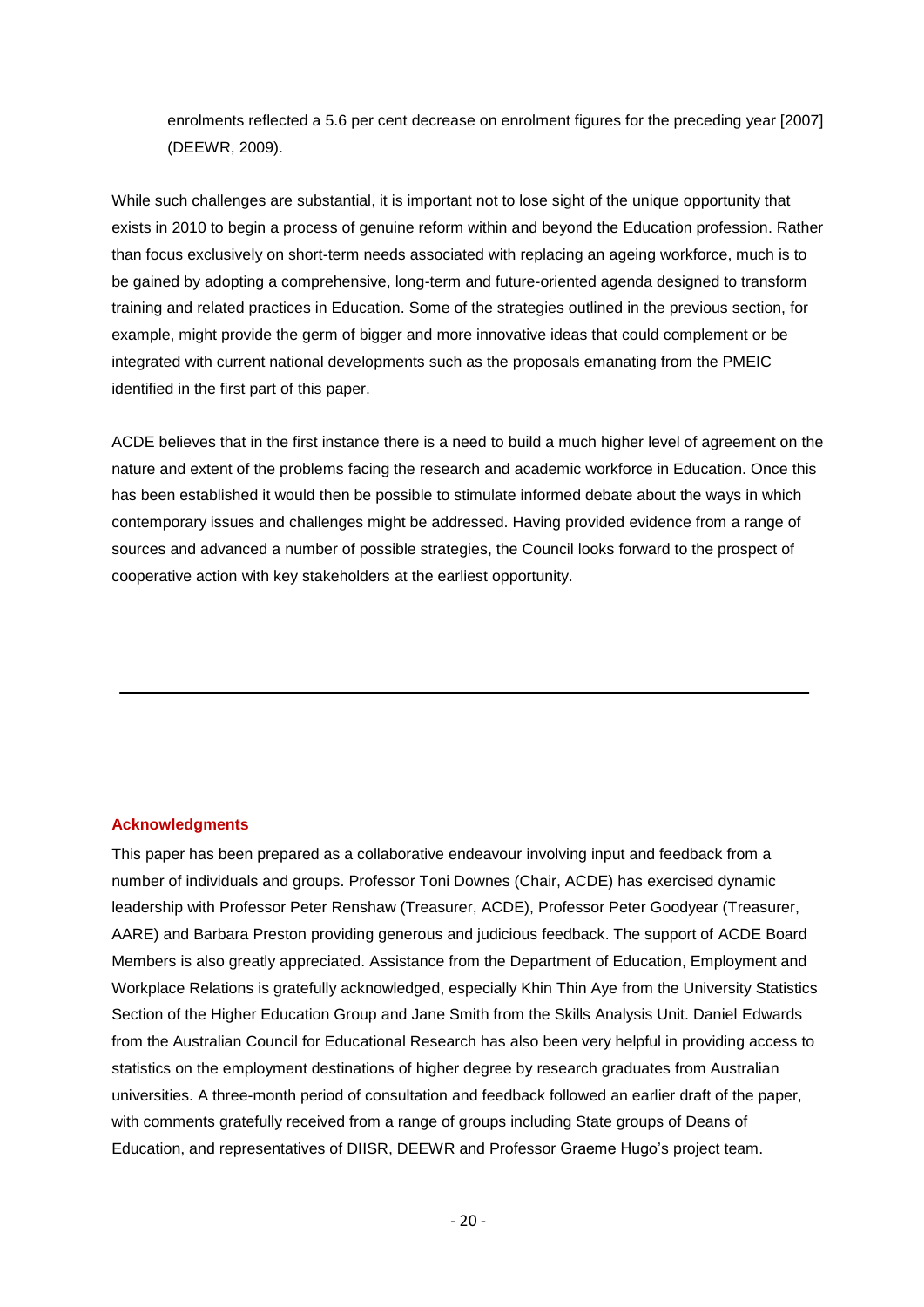# **Appendix 1: FTE for full-time and fractional full-time staff by age and select academic organisational unit group, 2004**

|              | <b>Education</b> |     | <b>Health</b> |          | Management<br>& Commerce |     | Nat & Phys<br><b>Sciences</b> |                | <b>Society</b><br>& Culture |     |
|--------------|------------------|-----|---------------|----------|--------------------------|-----|-------------------------------|----------------|-----------------------------|-----|
|              | <b>FTE</b>       | %   | <b>FTE</b>    | %        | <b>FTE</b>               | %   | <b>FTE</b>                    | %              | <b>FTE</b>                  | %   |
| <25 years    | 0                | 0   | 3.3           | $\Omega$ | 22.8                     |     | 11                            | $\Omega$       | 11.4                        | 0   |
| $25 - 29$    | 16.1             | 1   | 87.8          | 2        | 117.8                    | 4   | 97.2                          | 3              | 135.3                       |     |
| $30 - 34$    | 56.9             | 3   | 213.7         | 6        | 259.6                    | 8   | 222.7                         | 6              | 439.8                       |     |
| $35 - 39$    | 123.0            | 7   | 365.1         | 10       | 318.2                    | 10  | 416.2                         | 12             | 689.3                       | 11  |
| $40 - 44$    | 212.9            | 12  | 636.8         | 18       | 448.2                    | 14  | 596.6                         | 17             | 947.2                       | 15  |
| 45-49        | 323.1            | 17  | 761.6         | 22       | 603.2                    | 19  | 684.2                         | 19             | 1124.5                      | 18  |
| 50-54        | 441.9            | 24  | 646.7         | 18       | 644.3                    | 21  | 553.8                         | 15             | 1091.4                      | 18  |
| 55-59        | 465.6            | 25  | 525.7         | 15       | 477.0                    | 15  | 617.9                         | 17             | 1111.6                      | 18  |
| 60-64        | 172.8            | 9   | 234.9         | 7        | 189.9                    | 6   | 329.5                         | 9              | 500.0                       | 8   |
| $65+$        | 39.7             | 2   | 57.4          | 2        | 49.6                     | 2   | 74.0                          | $\overline{2}$ | 106.8                       | 2   |
| <b>Total</b> | 1852             | 100 | 3533          | 100      | 3131                     | 100 | 3603                          | 100            | 6166.31                     | 100 |

Source: Compiled from the DEEWR Higher Education Statistics Collection, customised data set

# **Appendix 2a: Number of full-time and fractional full-time staff by select academic organisational unit group, 2005-2008**

|                             | 2005   |      |        | 2006  | 2007   |       | 2008   |       |
|-----------------------------|--------|------|--------|-------|--------|-------|--------|-------|
|                             | No.    | %    | No.    | %     | No.    | %     | No.    | %     |
| Education                   | 3,112  | 3.5  | 3,085  | 3.4   | 3,059  | 3.2   | 2,938  | 3.0   |
| Health                      | 11.111 | 12.3 | 11,753 | 12.8  | 12,643 | 13.3  | 13,099 | 13.3  |
| Management & Commerce       | 5,636  | 6.2  | 5.445  | 5.9   | 5,773  | 6.1   | 5,749  | 5.8   |
| Natural & Physical Sciences | 10.974 | 12.1 | 11,435 | 12.4  | 12,078 | 12.7  | 12.469 | 12.7  |
| Society & Culture           | 10,762 | 11.9 | 10,502 | 11.4  | 11,533 | 12.1  | 10.727 | 10.9  |
| Other                       | 48.812 | 54.0 | 49,788 | 54.1  | 49.976 | 52.6  | 53,396 | 54.3  |
| <b>Total</b>                | 90,407 | 100  | 92,008 | 100.0 | 95,062 | 100.0 | 98,378 | 100.0 |

Source: Compiled from the DEEWR Higher Education Statistics Collection, customised data set

# **Appendix 2b: FTE for full-time and fractional full-time staff with a 'teaching only' or 'teaching and research' function in select academic organisational unit group, 2005- 2008**

|                                        | 2005   |      |        | 2006  | 2007   |       |        | 2008  |
|----------------------------------------|--------|------|--------|-------|--------|-------|--------|-------|
|                                        | No.    | %    | No.    | %     | No.    | %     | No.    | %     |
| Education                              | 1,912  | 3.7  | 1,920  | 3.6   | 1,818  | 3.3   | 1,788  | 3.2   |
| Health                                 | 3,669  | 7.0  | 3,828  | 7.2   | 4,075  | 7.4   | 4,096  | 7.3   |
| Management & Commerce                  | 3,195  | 6.1  | 3,264  | 6.1   | 3,388  | 6.1   | 3,465  | 6.2   |
| <b>Natural &amp; Physical Sciences</b> | 3,684  | 7.0  | 3,696  | 7.0   | 3,792  | 6.9   | 3,874  | 6.9   |
| Society & Culture                      | 6,202  | 11.9 | 5,975  | 11.3  | 6,257  | 11.3  | 5,788  | 10.3  |
| Other                                  | 33,631 | 64.3 | 34,442 | 64.8  | 35,821 | 65.0  | 37,034 | 66.1  |
| <b>Total</b>                           | 52,293 | 100  | 53,125 | 100.0 | 55,151 | 100.0 | 56,045 | 100.0 |

Source: Compiled from the DEEWR Higher Education Statistics Collection, Staff 2008, Website Table 1.5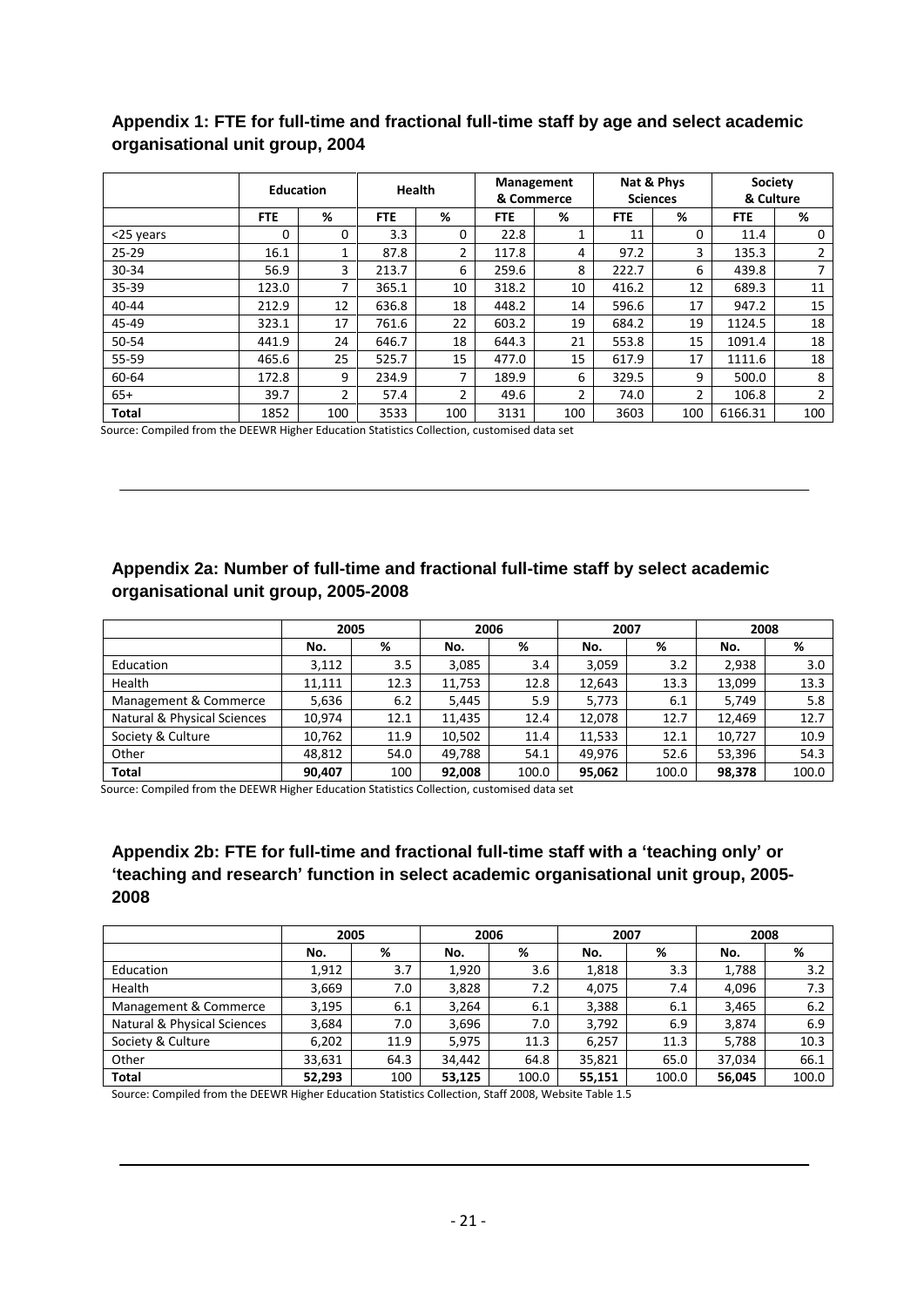# **Appendix 3: FTE for full-time and fractional full-time staff by function and select academic organisational unit group, 2008**

|                       | <b>Education</b> |     | Health     |     | Management<br>& Commerce |     | Nat & Phys<br><b>Sciences</b> |     | <b>Society</b><br>& Culture |     |
|-----------------------|------------------|-----|------------|-----|--------------------------|-----|-------------------------------|-----|-----------------------------|-----|
|                       | <b>FTE</b>       | %   | <b>FTE</b> | %   | <b>FTE</b>               | %   | FTE                           | %   | <b>FTE</b>                  | %   |
| Research Only         | 123              | 4   | 2.571      | 26  | 199                      | 4   | 4.301                         | 38  | 1,193                       | 12  |
| Teaching and Research | 1.743            | 65  | 3.942      | 40  | 3.418                    | 65  | 3,813                         | 34  | 5,652                       | 60  |
| <b>Teaching Only</b>  | 45               |     | 174        |     | 120                      |     | 89                            |     | 160                         |     |
| Other                 | 769              | 29  | 3.242      | 32  | 1,540                    | 29  | 3,091                         | 27  | 2,440                       | 26  |
| <b>Total</b>          | 2,680            | 100 | 9.929      | 100 | 5,277                    | 100 | 11.294                        | 100 | 9.445                       | 100 |

Source: Compiled from the DEEWR Higher Education Statistics Collection, customised data set

# **Appendix 4: Staff-student ratios by FTE\* and select academic organisational unit group, 2008**

|                                      | FTE*   | <b>EFTSL</b> | <b>RATIO</b> |
|--------------------------------------|--------|--------------|--------------|
| Education                            | 1,788  | 59,522       | 1:33         |
| Health                               | 4,096  | 87,661       | 1:21         |
| Management and Commerce              | 3,465  | 160,552      | 1:46         |
| <b>Natural and Physical Sciences</b> | 3,874  | 88,072       | 1:23         |
| Society and Culture                  | 5,788  | 196,086      | 1:34         |
| Other                                | 37.034 | 165,957      |              |
| <b>Total</b>                         | 56,045 | 757,850      |              |

Source: Compiled from the DEEWR Higher Education Statistics Collection, Website Student Table 38 and Staff Table 1.5, 2008

\* FTE for full-time and fractional full-time staff classified as 'Teaching Only' or 'Teaching and Research'

# **Appendix 5: Actual student load (EFTSL) for research postgraduate students by select broad field of education, 2008**

|                               |              | Doctorate by Research |              | <b>Masters by Research</b> |              | Total    |
|-------------------------------|--------------|-----------------------|--------------|----------------------------|--------------|----------|
|                               | <b>EFTSL</b> | Per Cent              | <b>EFTSL</b> | Per Cent                   | <b>EFTSL</b> | Per Cent |
| Education                     | 1,848        | 6                     | 361          |                            | 2,209        | 6        |
| Health                        | 3,889        | 13                    | 630          | 13                         | 4.519        | 13       |
| Management and Commerce       | 2,172        |                       | 222          |                            | 2.394        |          |
| Natural and Physical Sciences | 7.251        | 24                    | 669          | 14                         | 7.920        | 23       |
| Society and Culture           | 7,349        | 25                    | 958          | 20                         | 8,307        | 24       |
| Other                         | 7,601        | 25                    | 1,988        | 41                         | 9.589        | 27       |
| <b>Total</b>                  | 30,110       | 100                   | 4,828        | 100                        | 34,938       | 100      |

Source: Compiled from the DEEWR Higher Education Statistics Collection, customised data set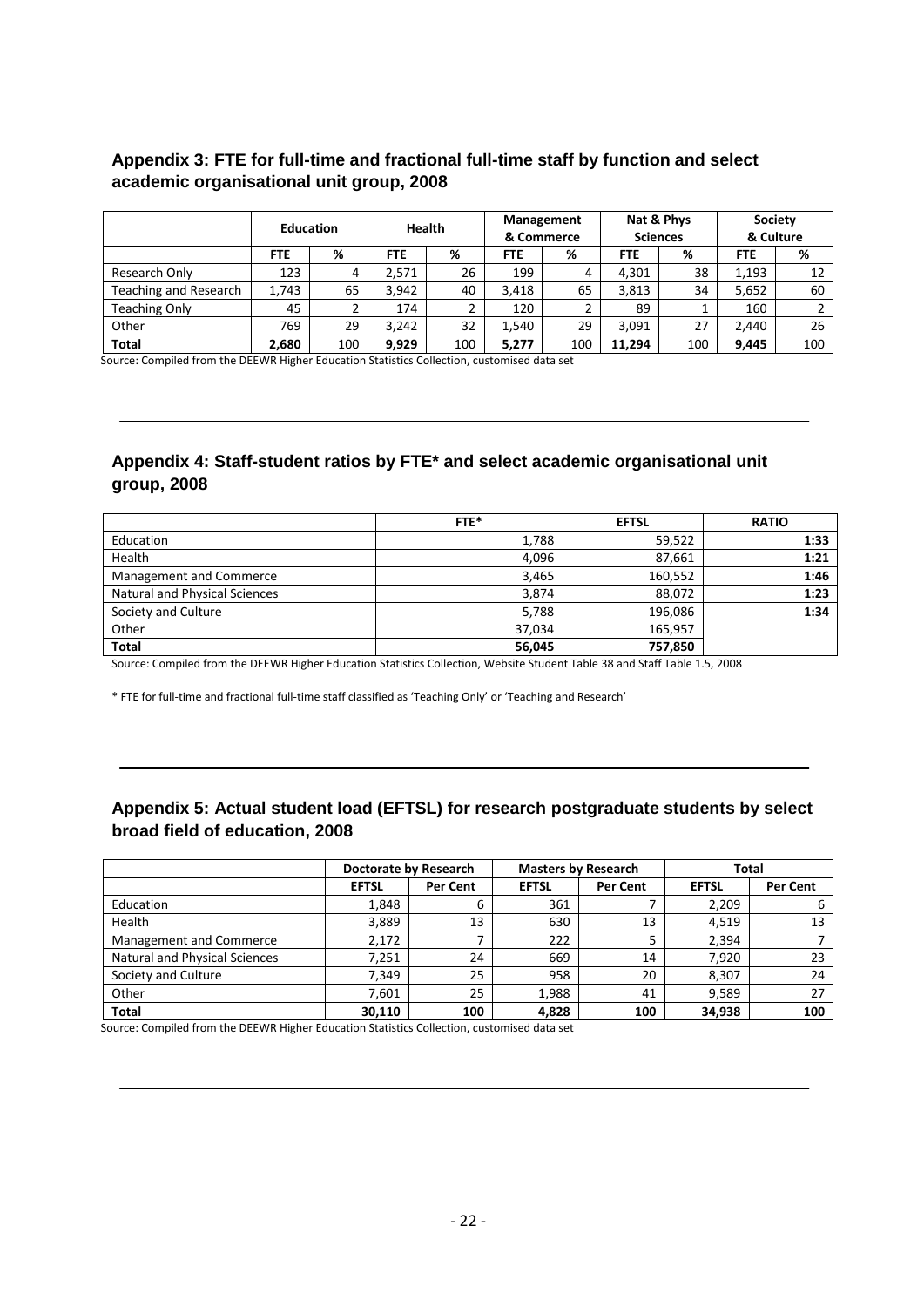# **Appendix 6: Changes in actual student load (EFTSL) for research postgraduate students by select broad field of education, 2005-2008 (per cent)**

|                     |       | 2005  |       |        | 2006  |       |       | 2007  |       | 2008  |       |              |
|---------------------|-------|-------|-------|--------|-------|-------|-------|-------|-------|-------|-------|--------------|
|                     | D-R   | $M-R$ | Total | D-R    | $M-R$ | Total | D-R   | $M-R$ | Total | D-R   | $M-R$ | <b>Total</b> |
| Education           | 1.932 | 455   | 2.387 | 1.871  | 419   | 2.290 | 1.764 | 382   | 2.146 | 1,848 | 361   | 2.209        |
| Health              | 3.420 | 615   | 4.035 | 3.660  | 609   | 4.269 | 3.776 | 617   | 4.392 | 3.889 | 630   | 4.519        |
| Mgt & Commerce      | 2,045 | 247   | 2.292 | 2.129  | 208   | 2.337 | 2.115 | 215   | 2.330 | 2.172 | 222   | 2.394        |
| Nat & Phys Sciences | 6,560 | 676   | 7.236 | 6.855  | 648   | 7.503 | 7.118 | 672   | 7.790 | 7.251 | 669   | 7.920        |
| Society & Culture   | 7,027 | 1,151 | 8.178 | 109، / | 1.072 | 8.181 | 7.235 | 1,005 | 8.240 | 7,349 | 958   | 8.307        |

Source: Compiled from the DEEWR Higher Education Statistics Collection, customised data set

D-R= Doctorate by Research

M-R=Masters by Research

# **Appendix 7: Doctoral by research students by age-group and select broad field of education, 2008**

|           | <b>Education</b> |       |       | <b>Health</b> |       | Management<br>& Commerce | Nat & Phys<br><b>Sciences</b> |      | <b>Society</b><br>& Culture |       |
|-----------|------------------|-------|-------|---------------|-------|--------------------------|-------------------------------|------|-----------------------------|-------|
|           | No               | %     | No    | %             | No    | %                        | No                            | %    | No                          | %     |
| <25 years | 34               | 1.0   | 686   | 12.2          | 163   | 4.7                      | 2,183                         | 25.0 | 799                         | 7.5   |
| $25 - 29$ | 188              | 5.5   | 1276  | 22.7          | 481   | 13.8                     | 3,337                         | 38.2 | 2,372                       | 22.4  |
| 30-34     | 381              | 11.1  | 1055  | 18.8          | 576   | 16.5                     | 1,451                         | 16.6 | 1,827                       | 17.2  |
| 35-39     | 437              | 12.7  | 870   | 15.5          | 570   | 16.3                     | 690                           | 7.9  | 1,392                       | 13.1  |
| $40 - 44$ | 536              | 15.6  | 597   | 10.6          | 506   | 14.5                     | 413                           | 4.7  | 1,129                       | 10.6  |
| 45-49     | 652              | 18.9  | 538   | 9.6           | 480   | 13.7                     | 273                           | 3.1  | 1,070                       | 10.1  |
| 50-54     | 580              | 16.8  | 301   | 5.4           | 389   | 11.1                     | 188                           | 2.2  | 818                         | 7.7   |
| 55-59     | 382              | 11.1  | 190   | 3.4           | 208   | 6.0                      | 116                           | 1.3  | 616                         | 5.8   |
| 60-64     | 188              | 5.5   | 74    | 1.3           | 86    | 2.5                      | 51                            | 0.6  | 325                         | 3.1   |
| Unknown   | 67               | 1.9   | 31    | 0.6           | 35    | $1.0\,$                  | 28                            | 0.3  | 264                         | 2.5   |
| Total     | 3,445            | 100.1 | 5.618 | 100.1         | 3,494 | 100.1                    | 8,730                         | 99.9 | 10,612                      | 100.0 |

Source: Compiled from the DEEWR Higher Education Statistics Collection, customised data set

### **Appendix 8: Number of doctoral by research students by type of attendance, 2008**

|              | <b>Education</b> |     |       | <b>Health</b> | Management | & Commerce | Nat & Phys<br><b>Sciences</b> |     | <b>Society</b><br>& Culture |     | <b>All BFoS</b> |     |
|--------------|------------------|-----|-------|---------------|------------|------------|-------------------------------|-----|-----------------------------|-----|-----------------|-----|
|              | No.              | %   | No.   | %             | No.        | %          | No.                           | %   | No.                         | %   | No.             | %   |
| Full-time    | 1.105            | 31  | 3.473 | 59            | 1.822      | 50         | .076                          | 77  | 6.491                       | 58  | 27.796          | 62  |
| Part-time    | 2.472            | 69  | 2.400 | 41            | 1.843      | 50         | 2.111                         | 23  | 4.691                       | 42  | 16.775          | 38  |
| <b>Total</b> | 3.577            | 100 | 5.873 | 100           | 3,665      | 100        | 9.187                         | 100 | 11.182                      | 100 | 44.571          | 100 |

Source: Compiled from the DEEWR Higher Education Statistics Collection, customised data set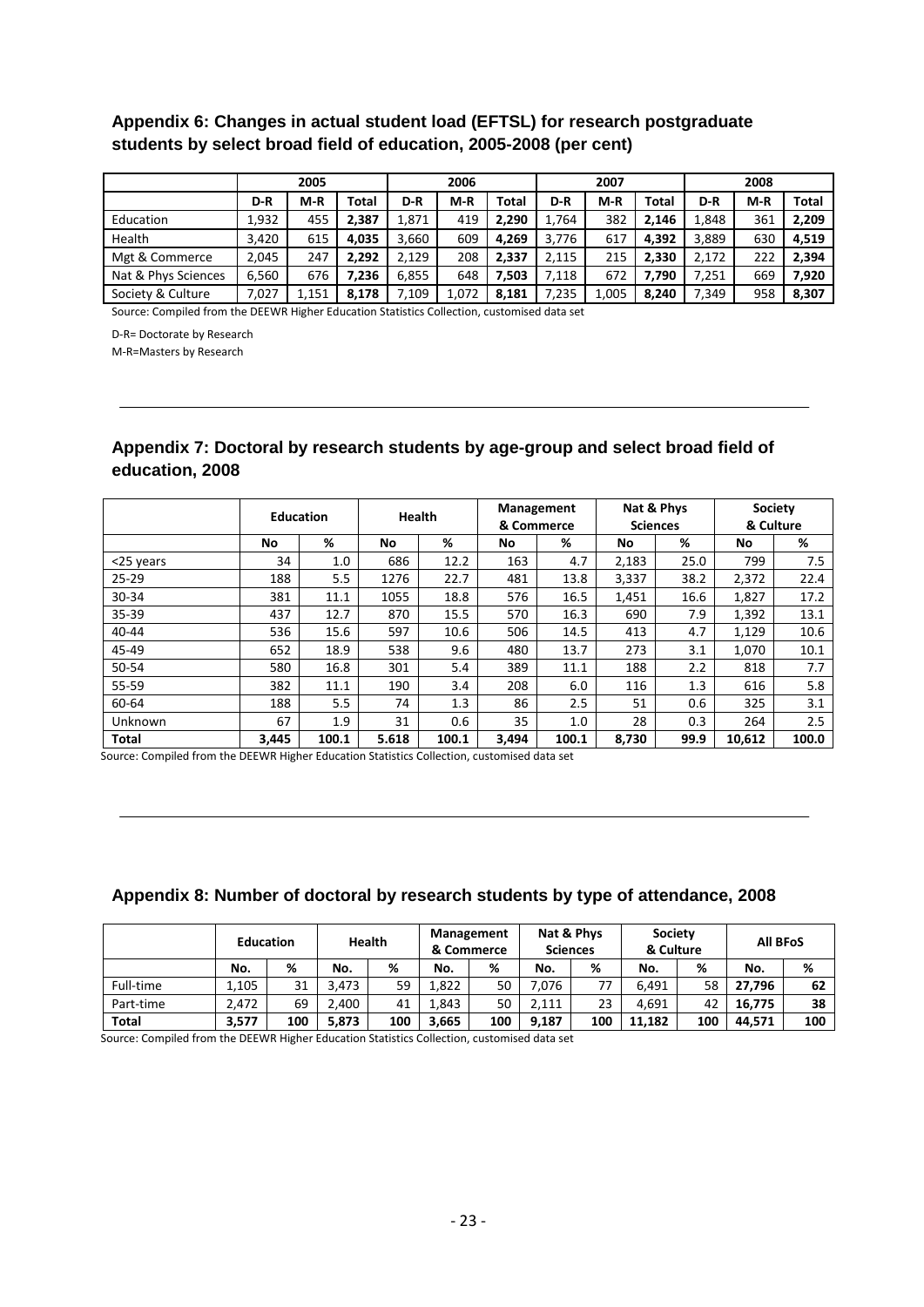### **Appendix 9: Data from a national survey of doctoral candidates, Australia**

(Pearson, Cumming et al., 2008)

As part of an ARC Linkage Project—"Reconceptualising the doctoral experience"—a national survey of doctoral candidates in Australia was administered in 2005 (n=5395). Subsequently, an analysis of results was published highlighting the extent and nature of diversity among doctoral candidates Pearson, Cumming, Evans, Macauley & Ryland, 2008). Given the highly variable nature of the candidate population, there is a reluctance on the part of the authors to ascribe group identities (e.g. sex, age, mode of study). Essentially, they embrace the notion of candidates being "diversely different"—a concept that "recognises difference without ascribing affiliation" (p.111). With this caveat in place, the material included below has been extracted subsequently from the raw data with a view to noting diversity across select broad fields of study, namely, Education (n=395); Health (n=1071); Management and Commerce (n=341); Natural and Physical Sciences (n=1082); and Society and Culture (n=1262).

#### **Table 5.1 Survey respondents living with a partner or spouse by select broad fields of study (per cent)**

|                               | Yes | No | Total |
|-------------------------------|-----|----|-------|
| Education                     | 73  | 27 | 100   |
| Health                        | 61  | 39 | 100   |
| Management & Commerce         | 68  | 32 | 100   |
| Natural and Physical Sciences | 47  | 53 | 100   |
| Society and Culture           | 58  | 42 | 100   |

#### **Table 5.2 Number of children of survey respondents by select broad fields of study (per cent)**

|                                      | <b>None</b> | <b>One</b> | Two | <b>Three</b> | Four | <b>Five</b> | <b>Total</b> |
|--------------------------------------|-------------|------------|-----|--------------|------|-------------|--------------|
| Education                            | 54          | 16         |     |              |      |             | 100          |
| Health                               | 69          | 13         | 13  |              |      |             | 100          |
| Management & Commerce                | 61          | 13         | 20  |              |      |             | 100          |
| <b>Natural and Physical Sciences</b> | 89          |            |     |              |      |             | 100          |
| Society and Culture                  | 72          | 13         |     |              |      |             | 100          |

#### **Table 5.3 Survey respondents with or without a scholarship by select broad fields of study (per cent)**

|                                      | Scholarship | No scholarship | <b>Total</b> |
|--------------------------------------|-------------|----------------|--------------|
| Education                            | 46          | 54             | 100          |
| Health                               | 69          | 31             | 100          |
| Management & Commerce                | 59          | 41             | 100          |
| <b>Natural and Physical Sciences</b> | 86          | 14             | 100          |
| Society and Culture                  | 81          | 19             | 100          |

#### **Table 5.4 Survey respondents whose main occupation is an academic staff member\* by select broad fields of study (per cent)**

|                                      | Yes | No | <b>Total</b> |
|--------------------------------------|-----|----|--------------|
| Education                            | 40  | 60 | 100          |
| Health                               | 26  | 74 | 100          |
| Management & Commerce                | 45  | 55 | 100          |
| <b>Natural and Physical Sciences</b> | 24  | 76 | 100          |
| Society and Culture                  | 30  | 70 | 100          |

\* (full-time, part-time or on study leave)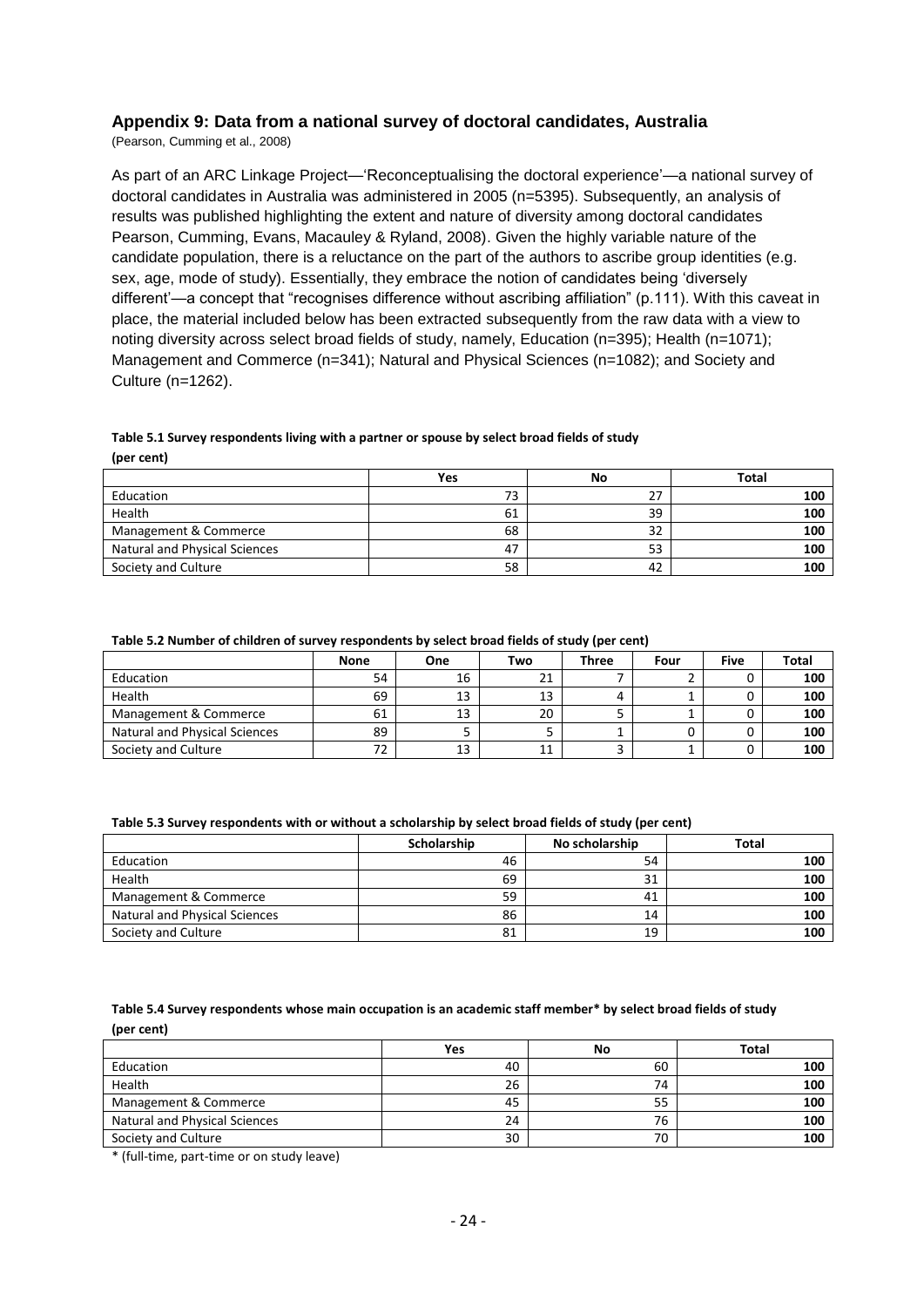# **Appendix 10: Number and share of HDR completions by type of course and select broad field of education, 2007**

|                                      | Doctoral by research completions |          | <b>Masters by research completions</b> |          |  |  |
|--------------------------------------|----------------------------------|----------|----------------------------------------|----------|--|--|
|                                      | <b>Number</b>                    | Per Cent | <b>Number</b>                          | Per Cent |  |  |
| Education                            | 386                              | 6.7      | 99                                     | 6.9      |  |  |
| Health                               | 733                              | 12.8     | 180                                    | 12.7     |  |  |
| Management and Commerce              | 426                              | 7.5      | 48                                     | 3.4      |  |  |
| <b>Natural and Physical Sciences</b> | 1.369                            | 23.9     | 153                                    | 10.8     |  |  |
| Society & Culture                    | 1,230                            | 21.5     | 268                                    | 18.9     |  |  |
| Other fields                         | 1.577                            | 27.6     | 672                                    | 47.3     |  |  |
| <b>Total</b>                         | 5,721                            | 100.0    | 1,420                                  | 100.0    |  |  |

Source: Compiled from DEEWR Higher Education Statistics Collection, customised data set

# **Appendix 11: Number of award completions for research postgraduate students by type of course and select broad field of education, 2005-2008**

|                | 2005 |    |     |              | 2006 |    |     | 2007  |      |    | 2008 |       |      |    |     |              |
|----------------|------|----|-----|--------------|------|----|-----|-------|------|----|------|-------|------|----|-----|--------------|
|                | DR   | HD | M   | <b>Total</b> | DR   | HD | M   | Total | DR   | HD | м    | Total | DR   | HD | M   | <b>Total</b> |
| Education      | 402  |    | 117 | 519          | 400  | 4  | 131 | 535   | 386  |    | 99   | 487   | 384  |    | 125 | 510          |
| Health         | 715  | 13 | 183 | 911          | 756  | 14 | 184 | 954   | 733  | 10 | 180  | 923   | 839  | 8  | 167 | 1014         |
| Mgt & Comm     | 360  | 0  | 73  | 433          | 435  |    | 72  | 508   | 426  |    | 48   | 474   | 463  | 0  | 53  | 516          |
| Nat & Phys Sci | 1262 | 14 | 204 | 1480         | 1288 | 11 | 179 | 1478  | 1369 |    | 153  | 1529  | 1368 | 9  | 180 | 1557         |
| Soc & Culture  | 1225 |    | 331 | 1558         | 1291 |    | 337 | 1635  | 1230 | 4  | 268  | 1502  | 1299 | 3  | 268 | 1570         |

Source: Compiled from DEEWR Higher Education Statistics Collection, customised data set

# **Appendix 12: Employed doctorate population by field of education in which doctorate was gained and industry of employment, Australia, 2006 (per cent)**

(Edwards, Radloff & Coates, 2009, p.43)

| <b>Field of Education (ANZIC)</b> | Prof, Sci, &<br><b>Technical</b> | <b>Public</b><br>Admin & | <b>Education</b><br>& | <b>Health</b><br>Care & | Other<br><b>Industries</b> | Total | Total<br>Count |
|-----------------------------------|----------------------------------|--------------------------|-----------------------|-------------------------|----------------------------|-------|----------------|
|                                   | <b>Services</b>                  | Safety                   | <b>Training</b>       | <b>Soc Ass</b>          |                            |       |                |
| <b>Sciences</b>                   | 24.6                             | 10.7                     | 39.7                  | 6.6                     | 18.5                       | 100   | 23,510         |
| <b>Information Technology</b>     | 24.7                             | 5.2                      | 52.9                  | 0.8                     | 16.4                       | 100   | 1,679          |
| Engineering & Related             | 30.4                             | 6.9                      | 33.4                  | 0.7                     | 28.6                       | 100   | 6,527          |
| Architecture & Building           | 16.7                             | 12.5                     | 56.2                  | 1.2                     | 13.4                       | 100   | 329            |
| Agric, Environ & Related          | 23.8                             | 23.2                     | 26.4                  | 1.4                     | 25.2                       | 100   | 1,820          |
| Health                            | 7.9                              | 3.2                      | 29.4                  | 51.2                    | 8.3                        | 100   | 6,666          |
| Education                         | 5.2                              | 3.5                      | 81.0                  | 2.7                     | 7.7                        | 100   | 2,952          |
| Management & Commerce             | 11.0                             | 5.0                      | 62.8                  | 2.5                     | 18.8                       | 100   | 2,249          |
| Society & Culture                 | 9.5                              | 9.6                      | 56.2                  | 10.6                    | 14.1                       | 100   | 15,085         |
| <b>Creative Arts</b>              | 4.0                              | 3.3                      | 70.3                  | 3.1                     | 19.3                       | 100   | 1,008          |
| Mixed Field Programmes            | 0.0                              | 0.0                      | 100.0                 | 0.0                     | 0.0                        | 100   | 4              |
| Not Stated/Not Applicable         | 13.1                             | 7.6                      | 54.0                  | 7.1                     | 18.3                       | 100   | 1,034          |
| Total                             | 17.8                             | 8.8                      | 45.4                  | 10.9                    | 17.0                       | 100   | 62,863         |

Source: ABS Census of Population and Housing, 2006, customised data set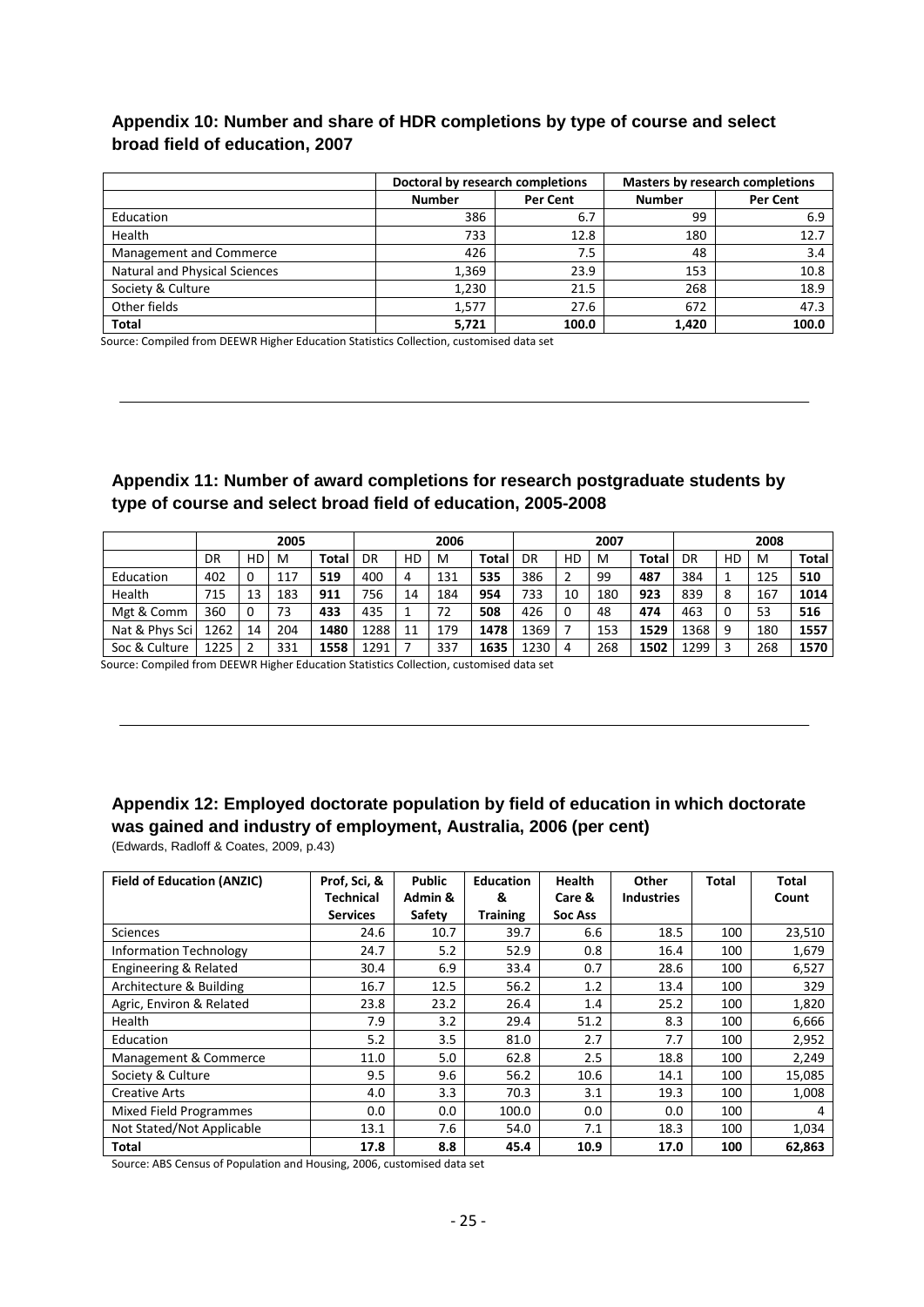|                               | Education   | <b>Medicine</b><br>& Related | Management<br>& Commerce | Nat & Phys Sciences | <b>Society</b><br>& Culture |
|-------------------------------|-------------|------------------------------|--------------------------|---------------------|-----------------------------|
| Aust Govt                     | $\mathbf 0$ | 0.2                          | 1.4                      | 1.2                 | 2.2                         |
| Defence                       | 0           | $\mathbf 0$                  | 0                        | 0.8                 | 0.7                         |
| <b>State Govt</b>             | 2.5         | 1.3                          | $\pmb{0}$                | 1.8                 | $\overline{2}$              |
| Local Govt                    | 0           | 0                            | 0.5                      | 0.4                 | 0.3                         |
| Other Govt                    | 0           | 0                            | 0.5                      | 0.6                 | 1.2                         |
| <b>Professional Practice</b>  | 0.4         | 2.5                          | 0.5                      | 1.9                 | 1.6                         |
| Industry & Commerce           | 0           | 0.4                          | 0.9                      | $\pmb{0}$           | 0.1                         |
| Ag\Forest\Fish                | 0           | $\pmb{0}$                    | $\pmb{0}$                | 0.3                 | 0.3                         |
| Mining                        | $\pmb{0}$   | 0                            | 0.5                      | 0.6                 | 0.1                         |
| Manufacturing                 | 0           | 0.6                          | $\pmb{0}$                | 2.1                 | 0.9                         |
| Elec\Gas\Water                | 0           | 0                            | 0.9                      | 0                   | 0.3                         |
| Construction                  | 0           | 0                            | 0.5                      | 0.1                 | 0.1                         |
| Wholesale, Retail Trade       | $\pmb{0}$   | 0.6                          | 1.4                      | 0.5                 | $\mathbf 0$                 |
| Transport & Storage           | 0           | 0.2                          | 0                        | 0                   | 0.3                         |
| <b>Communication Services</b> | 0           | 0                            | 1.9                      | 0.1                 | 0.3                         |
| Bus, Finance                  | 0.4         | 6.8                          | 8.3                      | 17.4                | 4.3                         |
| Accomm\Entertain\Recreation   | 0.4         | 0.4                          | 0.9                      | 0.3                 | 0.1                         |
| <b>Personal Services</b>      | $\pmb{0}$   | 0                            | 0.9                      | $\pmb{0}$           | 0.8                         |
| <b>Health Public</b>          | $\pmb{0}$   | 15.1                         | 0.9                      | 2.5                 | 3.6                         |
| <b>Health Private</b>         | 0           | $1.1\,$                      | 0.5                      | 0.8                 | 0                           |
| Health NFI\Other              | 0.4         | 1.3                          | 0.9                      | 0.5                 | 0.4                         |
| Schools, Public               | 12.4        | 1.5                          | 2.8                      | 1.2                 | $\overline{2}$              |
| Schools, Private              | 9.9         | 0.4                          | 1.4                      | 0.3                 | 0.7                         |
| <b>Higher Education</b>       | 36.8        | 28.2                         | 38.4                     | 29.6                | 26.9                        |
| Education NFI\Other           | 3.3         | 0.2                          | 0.9                      | 0                   | 0.4                         |
| Not-for-Profit Organisation   | 1.2         | 6.8                          | 2.3                      | 5.6                 | 4.6                         |
| Employment NFI\Other          | 1.2         | 1.9                          | 2.3                      | 2.2                 | 2.3                         |
| Work PT not seek FT           | 12.8        | 14                           | 12.5                     | 6.5                 | 17.9                        |
| Work PT seek FT               | 3.3         | 4.5                          | 5.6                      | 6.8                 | 10.5                        |
| Not work seek FT              | 2.9         | 3.4                          | 4.6                      | 5.7                 | 3.5                         |
| Not work seek other than FT   | 1.7         | 0.2                          | 0.5                      | 0.3                 | 0.9                         |
| <b>Further Study</b>          | 1.7         | 2.3                          | 3.7                      | 3.6                 | 1.7                         |
| Unavailable or Unknown        | 8.7         | 5.9                          | 3.7                      | 6.4                 | 9.2                         |
| <b>TOTAL</b>                  | 100         | 100                          | 100                      | 100                 | 100                         |
| <b>TOTAL RESPONDENTS</b>      | 242         | 471                          | 216                      | 770                 | 769                         |

# **Appendix 13: Destinations of doctorate by research graduates by select field of education, 2009** (per cent)

Source: Graduate Destination Survey, 2009, unpublished data analysed by ACER.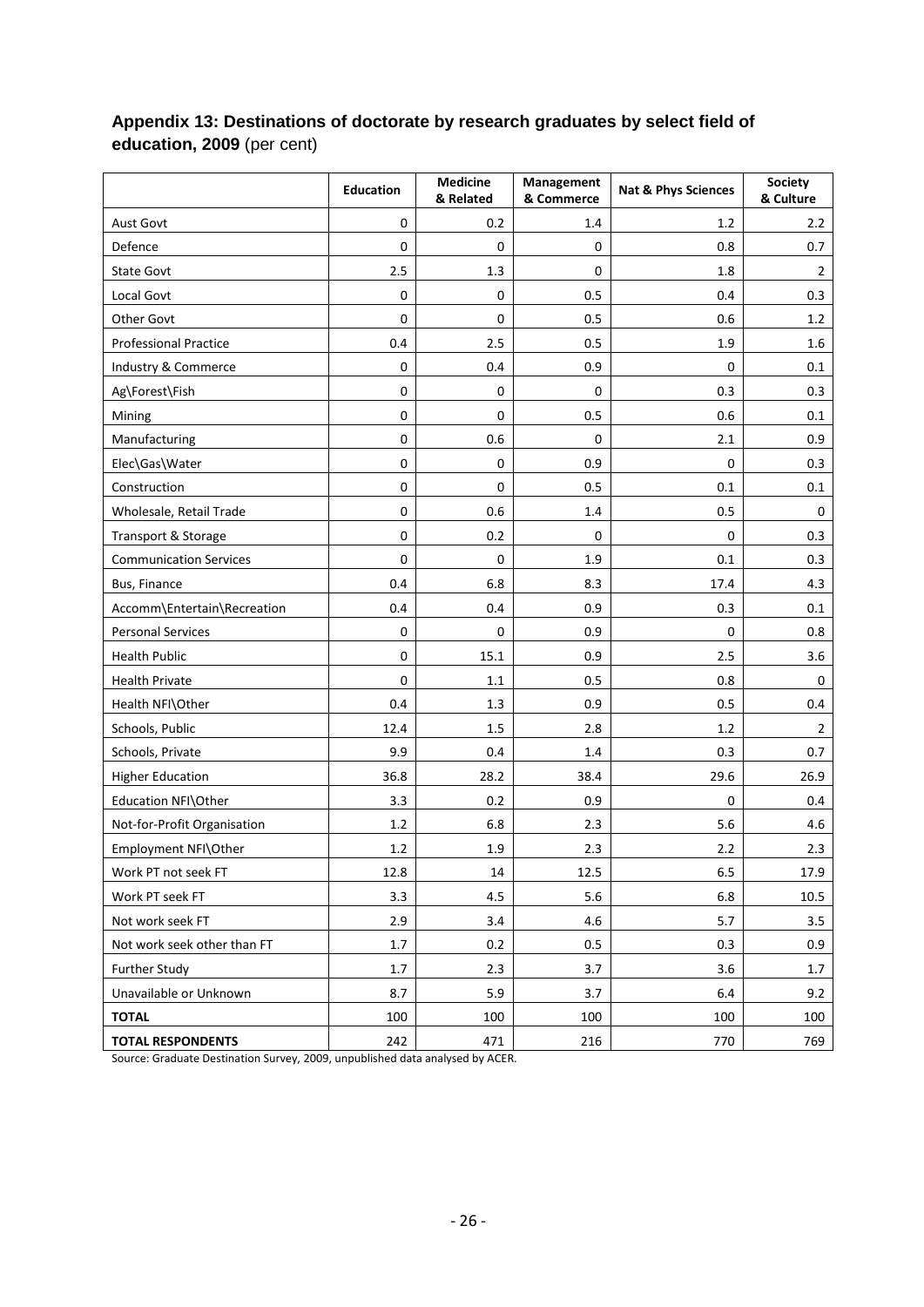# **Appendix 14: Labour market indicators for educators in Australia (DEEWR, 2010)**

# *7.1 University lecturers and tutors*

- **Employment level—42,200 (9)\*; 73% full-time (4); \$1533 av. weekly earnings (10)**
- Educational attainment—62% postgraduate degree; 24% bachelors degree (15-64 years)
- $\bullet$  Turnover 14.8% pa (9)
- Employment growth: medium term (5 years)—2.6% (4); long-term (10 years)—39% (6).

# *7.2 School principals*

- Employment level—19,700 (10); 100% full-time (10) ; \$1603 av. weekly earnings (10)
- Educational attainment—27% postgraduate degree; 43% bachelors degree (15-64 years)
- Turnover 44% pa (8)
- Employment growth: medium term (5 years)—49% (8); long-term (10 years)—66% (8).

# *7.3 Secondary school teachers*

- **Employment level**—136,800 (10); 83% full-time  $(6)$  ; \$1197 av. weekly earnings  $(8)$
- Educational attainment—14% postgraduate degree; 56% bachelors degree (15-64 years)
- $\bullet$  Turnover 17% pa (6)
- Shortages anticipated in short term in NSW, Vic, SA, Tas and ACT (in some subjects and some locations). No shortages anticipated in Qld, WA and NT [2009, DEEWR]
- Employment growth: medium term (5 years)—4.5% (4); long-term (10 years)—22% (5).

# *7.4 Primary school teachers*

- Employment level—145,600 (10); 69% (4) full-time; \$1110 av. weekly earnings (8)
- Educational attainment—4% postgraduate degree; 63% bachelors degree (15-64 years)
- $\bullet$  Turnover 4.4% pa (9)
- No shortages anticipated in short term in all states (although regional shortage in Tasmania) [2009, DEEWR]
- **Employment growth: medium term (5 years)**—5.6% (4); long-term (10 years)—16% (5).

# *7.5 Early childhood teachers*

- **Employment level**  $-16,800$  (6); 55% full-time (2); \$750 av. weekly earnings (3)
- Educational attainment— 4% postgraduate degree; 45% bachelors degree (15-64 years)
- $\bullet$  Turnover 10.3% pa (3)
- Shortages anticipated in short term in NSW, Vic, Qld and ACT (in some subjects and some locations). No shortages anticipated in SA, WA, Tas, and NT [2009, DEEWR]
- **Employment growth: medium term (5 years)**  $-$  -2.9% (3); long-term (10 years) $-25%$  (5).

\* (Figures in brackets refer to deciles that range from (1) low to (10) high.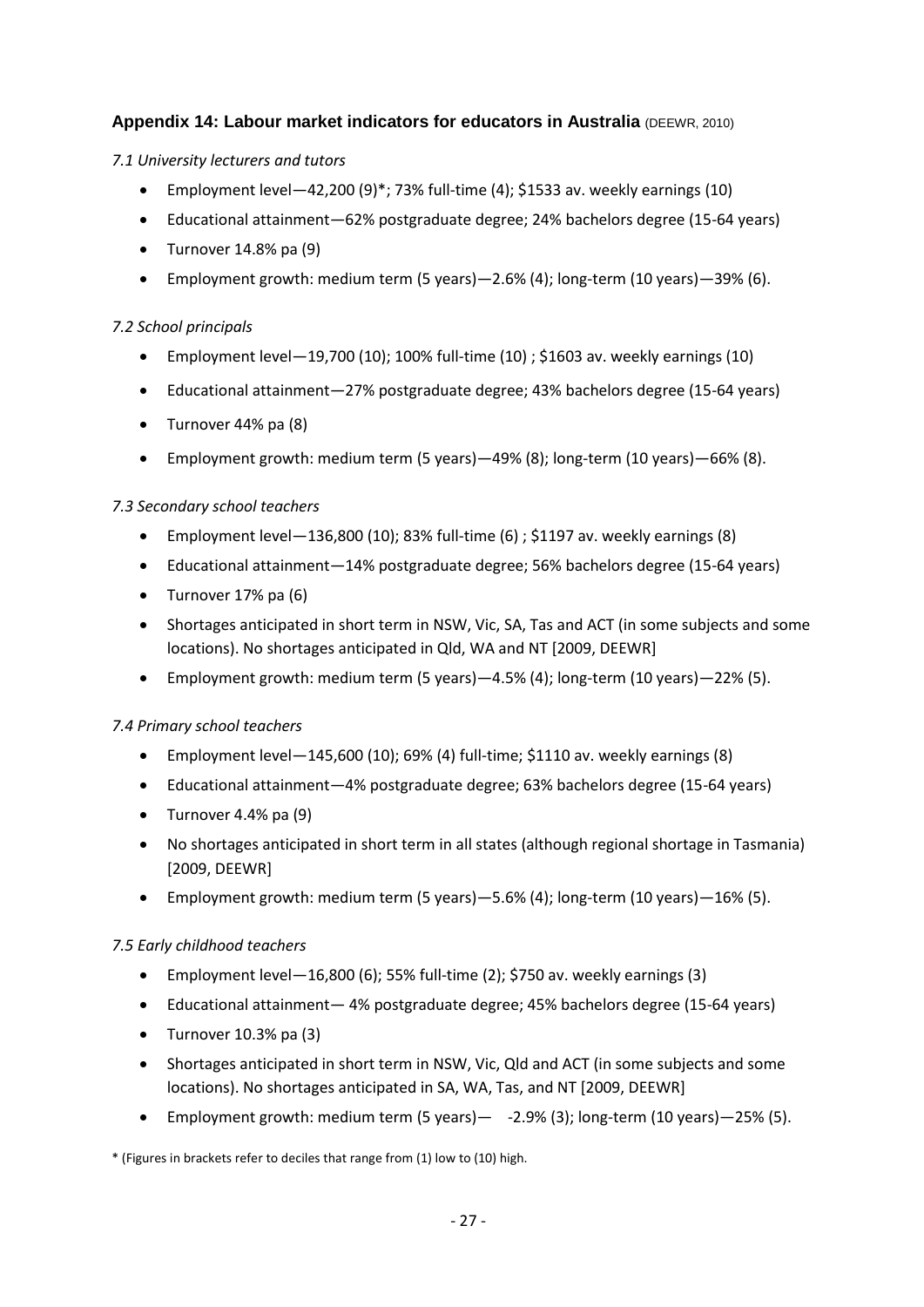# **REFERENCES**

ACDE. (2009). Briefing Paper: Higher Education Workforce Issues in the Field of Education. Retrieved 31 January, 2010, from [http://www.acde.edu.au/discussions.html.](http://www.acde.edu.au/discussions.html)

Australian Government. (2009). Transforming Australia's Higher Education System. Retrieved 20 December, 2009, from [http://www.deewr.gov.au/HigherEducation/Documents/PDF/Additional%20Report%20-](http://www.deewr.gov.au/HigherEducation/Documents/PDF/Additional%20Report%20-%20Transforming%20Aus%20Higher%20ED_webaw.pdf) [%20Transforming%20Aus%20Higher%20ED\\_webaw.pdf.](http://www.deewr.gov.au/HigherEducation/Documents/PDF/Additional%20Report%20-%20Transforming%20Aus%20Higher%20ED_webaw.pdf)

DEEWR. (2009). Employment Outlook for Education and Training. Retrieved 1 March, 2010, from [http://www.skillsinfo.gov.au/NR/rdonlyres/784F90D4-D61F-413F-B1AF-](http://www.skillsinfo.gov.au/NR/rdonlyres/784F90D4-D61F-413F-B1AF-8CD290295C76/0/EducationandTraining.pdf)[8CD290295C76/0/EducationandTraining.pdf.](http://www.skillsinfo.gov.au/NR/rdonlyres/784F90D4-D61F-413F-B1AF-8CD290295C76/0/EducationandTraining.pdf)

DEEWR. (2009). Statistical Publications 2009. Retrieved 11 February, 2010, from [http://www.dest.gov.au/sectors/higher\\_education/publications\\_resources/profiles/Students/2008\\_full\\_year.ht](http://www.dest.gov.au/sectors/higher_education/publications_resources/profiles/Students/2008_full_year.htm) [m.](http://www.dest.gov.au/sectors/higher_education/publications_resources/profiles/Students/2008_full_year.htm)

DETYA (2000) The Impact of Educational Research. Canberra, The Commonwealth Department of Education, Training and Youth Affairs.

DIISR. (2009). Powering Ideas: An innovation agenda for the 21st Century. Retrieved 11 February, 2010, from [http://www.innovation.gov.au/innovationreview/Documents/PoweringIdeas\\_fullreport.pdf.](http://www.innovation.gov.au/innovationreview/Documents/PoweringIdeas_fullreport.pdf)

Edwards, D., Radloff, A. & Coates, H. (2009). Supply, Demand and Characteristics of the Higher Degree by Research Population. Retrieved 3 February, 2010, from [http://www.innovation.gov.au/Section/Research/Documents/SupplyDemandandCharacteristicsoftheHDRPopula](http://www.innovation.gov.au/Section/Research/Documents/SupplyDemandandCharacteristicsoftheHDRPopulationinAustralia.pdf) [tioninAustralia.pdf.](http://www.innovation.gov.au/Section/Research/Documents/SupplyDemandandCharacteristicsoftheHDRPopulationinAustralia.pdf)

Evans, T. & Macauley, P. (2010) Disciplinary Differences in Australian PhD Theses 1987-2006 and the Implications for Future Research Capacity. *Second International Doctoral Education Research Network (IDERN) Conference*  Kuala Lumpur.

Gallagher, M. (2010). Tertiary Education and University Research after the 2010 Election. Retrieved 28 August, 2010, from [http://www.mihelm.unimelb.edu.au/conference\\_events/gallagher\\_presentation.pdf.](http://www.mihelm.unimelb.edu.au/conference_events/gallagher_presentation.pdf)

Gillard, J. (2010). Media Release: Government commits \$350 000 for Australian National Engineering Taskforce. Retrieved 30 March, 2010, from [http://www.deewr.gov.au/Ministers/Gillard/Media/Releases/Pages/Article\\_100330\\_142442.aspx.](http://www.deewr.gov.au/Ministers/Gillard/Media/Releases/Pages/Article_100330_142442.aspx)

Hammond, J., Tennant, M., Ryland, K. & Boud, D. (2009). Interim analysis of a survey of HDR supervisors in Australia and New Zealand. Retrieved 20 December, 2009, from [http://www.first.edu.au/public/ALTC/Research\\_supervisor\\_survey.pdf.](http://www.first.edu.au/public/ALTC/Research_supervisor_survey.pdf)

Hannaford, S. (2010) We face a big shortage of academics, professor says. *Canberra Times***:** 13 March, p.9.

Holbrook, A., Ainley, J., Bourke, S., Owen, J., McKenzie, P., Misson, S. & Johnson, T. (2000) Mapping Educational Research and its Impact on Australian Schools. In *The Impact of Educational Research*. Edited by. Canberra, Department of Education, Training and Youth Affairs.

Hugo, G. (2008) The Demographic Outlook for Australian Universities' Academic Staff. *CHASS Occasional Paper*. Canberra, Council for Humanities and Social Sciences.

Hugo, G. & Morriss, A. (2010). Investigating the Ageing Academic Workforce: Stocktake. Retrieved 26 July, 2010, from [http://www.universitiesaustralia.edu.au/documents/publications/policy/Academic\\_Workforce\\_Study.pdf](http://www.universitiesaustralia.edu.au/documents/publications/policy/Academic_Workforce_Study.pdf)